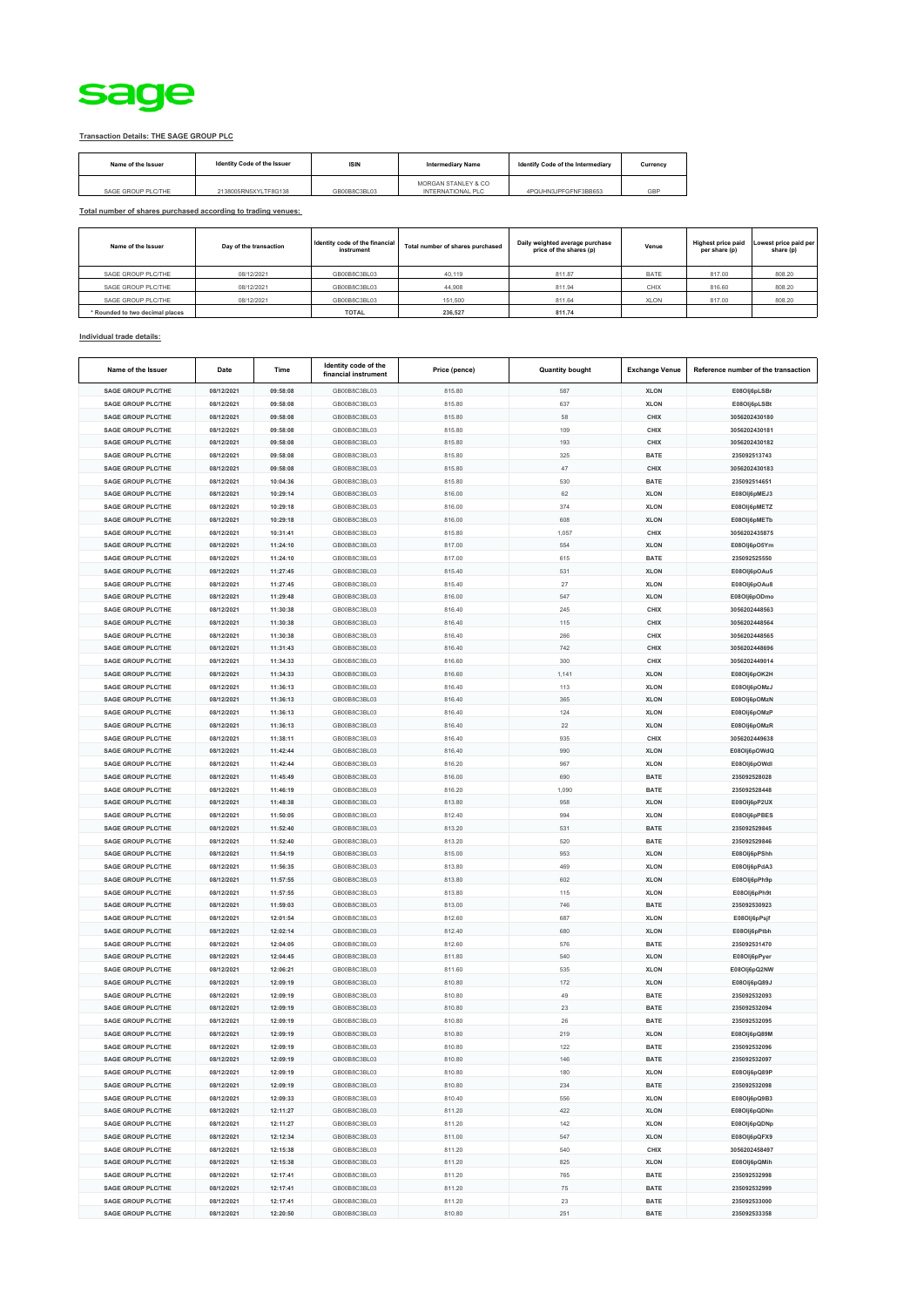| <b>SAGE GROUP PLC/THE</b> | 08/12/2021 | 12:20:50 | GB00B8C3BL03 | 810.80 | 314   | CHIX        | 3056202459433 |
|---------------------------|------------|----------|--------------|--------|-------|-------------|---------------|
| <b>SAGE GROUP PLC/THE</b> | 08/12/2021 | 12:20:50 | GB00B8C3BL03 | 810.80 | 946   | <b>XLON</b> | E08Olj6pQVQO  |
| <b>SAGE GROUP PLC/THE</b> | 08/12/2021 | 12:22:00 | GB00B8C3BL03 | 810.40 | 711   | CHIX        | 3056202459631 |
| <b>SAGE GROUP PLC/THE</b> | 08/12/2021 | 12:23:52 | GB00B8C3BL03 | 810.20 | 899   | <b>XLON</b> | E08Olj6pQaet  |
| <b>SAGE GROUP PLC/THE</b> | 08/12/2021 | 12:28:19 | GB00B8C3BL03 | 809.80 |       | CHIX        | 3056202460741 |
|                           |            |          |              |        | 1,149 |             |               |
| <b>SAGE GROUP PLC/THE</b> | 08/12/2021 | 12:30:01 | GB00B8C3BL03 | 809.80 | 133   | <b>XLON</b> | E08Olj6pQmnL  |
| SAGE GROUP PLC/THE        | 08/12/2021 | 12:30:01 | GB00B8C3BL03 | 809.80 | 146   | <b>XLON</b> | E08Olj6pQmnN  |
| <b>SAGE GROUP PLC/THE</b> | 08/12/2021 | 12:30:01 | GB00B8C3BL03 | 809.80 | 457   | <b>XLON</b> | E08Olj6pQmnP  |
| <b>SAGE GROUP PLC/THE</b> | 08/12/2021 | 12:30:01 | GB00B8C3BL03 | 809.80 | 133   | <b>XLON</b> | E08Olj6pQmnS  |
| <b>SAGE GROUP PLC/THE</b> | 08/12/2021 | 12:31:26 | GB00B8C3BL03 | 809.80 | 1,007 | <b>XLON</b> | E08Olj6pQqQE  |
| <b>SAGE GROUP PLC/THE</b> | 08/12/2021 | 12:33:27 | GB00B8C3BL03 | 808.80 | 928   | <b>XLON</b> | E08Olj6pQu6w  |
|                           |            |          |              |        |       |             |               |
| <b>SAGE GROUP PLC/THE</b> | 08/12/2021 | 12:41:53 | GB00B8C3BL03 | 812.00 | 75    | CHIX        | 3056202462932 |
| <b>SAGE GROUP PLC/THE</b> | 08/12/2021 | 12:41:53 | GB00B8C3BL03 | 812.00 | 59    | <b>BATE</b> | 235092535854  |
| <b>SAGE GROUP PLC/THE</b> | 08/12/2021 | 12:41:53 | GB00B8C3BL03 | 812.00 | 59    | <b>BATE</b> | 235092535855  |
| <b>SAGE GROUP PLC/THE</b> | 08/12/2021 | 12:41:53 | GB00B8C3BL03 | 812.00 | 58    | <b>BATE</b> | 235092535856  |
| <b>SAGE GROUP PLC/THE</b> | 08/12/2021 | 12:41:53 | GB00B8C3BL03 | 812.00 | 75    | CHIX        | 3056202462933 |
|                           | 08/12/2021 |          | GB00B8C3BL03 |        |       |             |               |
| <b>SAGE GROUP PLC/THE</b> |            | 12:41:53 |              | 812.00 | 75    | CHIX        | 3056202462934 |
| SAGE GROUP PLC/THE        | 08/12/2021 | 12:41:53 | GB00B8C3BL03 | 812.00 | 30    | CHIX        | 3056202462935 |
| <b>SAGE GROUP PLC/THE</b> | 08/12/2021 | 12:41:53 | GB00B8C3BL03 | 812.00 | 59    | <b>BATE</b> | 235092535857  |
| <b>SAGE GROUP PLC/THE</b> | 08/12/2021 | 12:41:53 | GB00B8C3BL03 | 812.00 | 34    | <b>BATE</b> | 235092535858  |
| <b>SAGE GROUP PLC/THE</b> | 08/12/2021 | 12:41:53 | GB00B8C3BL03 | 812.00 | 1,200 | <b>XLON</b> | E08Olj6pR6iB  |
| <b>SAGE GROUP PLC/THE</b> | 08/12/2021 | 12:41:53 | GB00B8C3BL03 | 812.00 | 59    | <b>BATE</b> | 235092535859  |
| <b>SAGE GROUP PLC/THE</b> | 08/12/2021 | 12:41:53 | GB00B8C3BL03 | 812.00 | 59    | <b>BATE</b> | 235092535860  |
|                           |            |          |              |        |       |             |               |
| <b>SAGE GROUP PLC/THE</b> | 08/12/2021 | 12:41:53 | GB00B8C3BL03 | 812.00 | 59    | <b>BATE</b> | 235092535861  |
| <b>SAGE GROUP PLC/THE</b> | 08/12/2021 | 12:41:53 | GB00B8C3BL03 | 812.00 | 59    | <b>BATE</b> | 235092535862  |
| <b>SAGE GROUP PLC/THE</b> | 08/12/2021 | 12:41:53 | GB00B8C3BL03 | 812.00 | 59    | <b>BATE</b> | 235092535863  |
| <b>SAGE GROUP PLC/THE</b> | 08/12/2021 | 12:41:53 | GB00B8C3BL03 | 812.00 | 59    | <b>BATE</b> | 235092535864  |
| <b>SAGE GROUP PLC/THE</b> | 08/12/2021 | 12:41:53 | GB00B8C3BL03 | 812.00 | 59    | <b>BATE</b> | 235092535865  |
| <b>SAGE GROUP PLC/THE</b> | 08/12/2021 | 12:41:53 | GB00B8C3BL03 | 812.00 | 59    | <b>BATE</b> | 235092535866  |
|                           |            |          |              |        |       |             |               |
| <b>SAGE GROUP PLC/THE</b> | 08/12/2021 | 12:41:53 | GB00B8C3BL03 | 812.00 | 59    | <b>BATE</b> | 235092535867  |
| <b>SAGE GROUP PLC/THE</b> | 08/12/2021 | 12:41:53 | GB00B8C3BL03 | 812.00 | 59    | <b>BATE</b> | 235092535868  |
| <b>SAGE GROUP PLC/THE</b> | 08/12/2021 | 12:41:53 | GB00B8C3BL03 | 812.00 | 59    | <b>BATE</b> | 235092535869  |
| <b>SAGE GROUP PLC/THE</b> | 08/12/2021 | 12:41:53 | GB00B8C3BL03 | 812.00 | 59    | <b>BATE</b> | 235092535870  |
| <b>SAGE GROUP PLC/THE</b> | 08/12/2021 | 12:41:53 | GB00B8C3BL03 | 812.00 | 59    | <b>BATE</b> | 235092535871  |
| <b>SAGE GROUP PLC/THE</b> | 08/12/2021 | 12:41:53 | GB00B8C3BL03 | 812.00 | 59    | <b>BATE</b> | 235092535872  |
| <b>SAGE GROUP PLC/THE</b> | 08/12/2021 | 12:41:53 | GB00B8C3BL03 | 812.00 | 5     | <b>BATE</b> | 235092535873  |
|                           |            |          |              |        |       |             |               |
| <b>SAGE GROUP PLC/THE</b> | 08/12/2021 | 12:41:53 | GB00B8C3BL03 | 812.00 | 285   | <b>XLON</b> | E08Olj6pR6iG  |
| <b>SAGE GROUP PLC/THE</b> | 08/12/2021 | 12:41:53 | GB00B8C3BL03 | 812.00 | 75    | CHIX        | 3056202462936 |
| <b>SAGE GROUP PLC/THE</b> | 08/12/2021 | 12:41:53 | GB00B8C3BL03 | 812.00 | 75    | CHIX        | 3056202462937 |
| <b>SAGE GROUP PLC/THE</b> | 08/12/2021 | 12:41:53 | GB00B8C3BL03 | 812.00 | 75    | CHIX        | 3056202462938 |
| <b>SAGE GROUP PLC/THE</b> | 08/12/2021 | 12:41:53 | GB00B8C3BL03 | 812.00 | 620   | <b>XLON</b> | E08Olj6pR6iY  |
| <b>SAGE GROUP PLC/THE</b> | 08/12/2021 | 12:43:52 | GB00B8C3BL03 | 811.80 | 557   | CHIX        | 3056202463226 |
|                           |            |          |              |        |       |             |               |
|                           |            |          |              |        |       |             |               |
| <b>SAGE GROUP PLC/THE</b> | 08/12/2021 | 12:43:52 | GB00B8C3BL03 | 811.80 | 423   | CHIX        | 3056202463227 |
| <b>SAGE GROUP PLC/THE</b> | 08/12/2021 | 12:45:38 | GB00B8C3BL03 | 811.20 | 896   | <b>XLON</b> | E08Olj6pRBpb  |
| <b>SAGE GROUP PLC/THE</b> | 08/12/2021 | 12:49:14 | GB00B8C3BL03 | 810.80 | 1,029 | <b>XLON</b> | E08Olj6pRH69  |
| <b>SAGE GROUP PLC/THE</b> | 08/12/2021 | 12:49:42 | GB00B8C3BL03 | 810.60 | 554   | <b>XLON</b> | E08Olj6pRHhc  |
| <b>SAGE GROUP PLC/THE</b> | 08/12/2021 | 12:49:42 | GB00B8C3BL03 | 810.60 | 374   | <b>BATE</b> | 235092536676  |
|                           |            |          |              |        |       |             |               |
| <b>SAGE GROUP PLC/THE</b> | 08/12/2021 | 12:54:25 | GB00B8C3BL03 | 811.60 | 1,012 | <b>BATE</b> | 235092537213  |
| <b>SAGE GROUP PLC/THE</b> | 08/12/2021 | 12:54:25 | GB00B8C3BL03 | 811.60 | 1,014 | <b>XLON</b> | E08Olj6pRNVT  |
| <b>SAGE GROUP PLC/THE</b> | 08/12/2021 | 12:57:32 | GB00B8C3BL03 | 812.60 | 956   | <b>BATE</b> | 235092537514  |
| <b>SAGE GROUP PLC/THE</b> | 08/12/2021 | 12:57:32 | GB00B8C3BL03 | 812.40 | 576   | <b>XLON</b> | E08Olj6pRSEz  |
| <b>SAGE GROUP PLC/THE</b> | 08/12/2021 | 12:57:32 | GB00B8C3BL03 | 812.40 | 389   | <b>XLON</b> | E08Olj6pRSF1  |
| <b>SAGE GROUP PLC/THE</b> | 08/12/2021 | 12:59:32 | GB00B8C3BL03 | 811.20 | 987   | <b>XLON</b> | E08Olj6pRUoW  |
| <b>SAGE GROUP PLC/THE</b> | 08/12/2021 | 13:04:45 | GB00B8C3BL03 | 811.40 | 152   | <b>XLON</b> | E08Olj6pRdZf  |
|                           |            |          |              |        |       |             |               |
| <b>SAGE GROUP PLC/THE</b> | 08/12/2021 | 13:04:45 | GB00B8C3BL03 | 811.40 | 966   | <b>XLON</b> | E08Olj6pRdZh  |
| <b>SAGE GROUP PLC/THE</b> | 08/12/2021 | 13:08:37 | GB00B8C3BL03 | 811.00 | 1,143 | <b>XLON</b> | E08Olj6pRiLK  |
| <b>SAGE GROUP PLC/THE</b> | 08/12/2021 | 13:08:37 | GB00B8C3BL03 | 811.00 | 143   | <b>XLON</b> | E08Olj6pRiLN  |
| <b>SAGE GROUP PLC/THE</b> | 08/12/2021 | 13:08:37 | GB00B8C3BL03 | 811.00 | 29    | <b>BATE</b> | 235092538678  |
| <b>SAGE GROUP PLC/THE</b> | 08/12/2021 | 13:08:37 | GB00B8C3BL03 | 811.00 | 312   | <b>BATE</b> | 235092538679  |
| <b>SAGE GROUP PLC/THE</b> | 08/12/2021 | 13:08:37 | GB00B8C3BL03 | 811.00 | 377   | <b>XLON</b> | E08Olj6pRiLg  |
| <b>SAGE GROUP PLC/THE</b> | 08/12/2021 | 13:08:37 | GB00B8C3BL03 | 811.00 | 51    | <b>XLON</b> | E08Olj6pRiLi  |
| <b>SAGE GROUP PLC/THE</b> |            |          |              |        |       |             |               |
|                           | 08/12/2021 | 13:09:09 | GB00B8C3BL03 | 811.60 | 1,127 | <b>XLON</b> | E08Olj6pRj1w  |
| <b>SAGE GROUP PLC/THE</b> | 08/12/2021 | 13:12:59 | GB00B8C3BL03 | 812.40 | 1,016 | <b>XLON</b> | E08Olj6pRnbA  |
| SAGE GROUP PLC/THE        | 08/12/2021 | 13:12:59 | GB00B8C3BL03 | 812.20 | 21    | CHIX        | 3056202467379 |
| <b>SAGE GROUP PLC/THE</b> | 08/12/2021 | 13:12:59 | GB00B8C3BL03 | 812.20 | 63    | CHIX        | 3056202467380 |
| <b>SAGE GROUP PLC/THE</b> | 08/12/2021 | 13:12:59 | GB00B8C3BL03 | 812.20 | 59    | CHIX        | 3056202467381 |
| <b>SAGE GROUP PLC/THE</b> | 08/12/2021 | 13:12:59 | GB00B8C3BL03 | 812.20 | 47    | CHIX        | 3056202467382 |
| SAGE GROUP PLC/THE        | 08/12/2021 | 13:12:59 | GB00B8C3BL03 | 812.20 | 46    | CHIX        | 3056202467383 |
|                           |            |          |              |        |       |             |               |
| <b>SAGE GROUP PLC/THE</b> | 08/12/2021 | 13:12:59 | GB00B8C3BL03 | 812.20 | 89    | CHIX        | 3056202467384 |
| <b>SAGE GROUP PLC/THE</b> | 08/12/2021 | 13:16:12 | GB00B8C3BL03 | 813.40 | 1,061 | <b>XLON</b> | E08Olj6pRrOK  |
| <b>SAGE GROUP PLC/THE</b> | 08/12/2021 | 13:16:12 | GB00B8C3BL03 | 813.40 | 32    | CHIX        | 3056202467739 |
| <b>SAGE GROUP PLC/THE</b> | 08/12/2021 | 13:16:12 | GB00B8C3BL03 | 813.40 | 716   | CHIX        | 3056202467740 |
| <b>SAGE GROUP PLC/THE</b> | 08/12/2021 | 13:18:43 | GB00B8C3BL03 | 814.00 | 1,059 | <b>BATE</b> | 235092539698  |
| <b>SAGE GROUP PLC/THE</b> | 08/12/2021 | 13:20:01 | GB00B8C3BL03 | 814.00 | 1,079 | <b>XLON</b> | E08Olj6pRy8C  |
| <b>SAGE GROUP PLC/THE</b> | 08/12/2021 | 13:22:35 | GB00B8C3BL03 | 813.40 | 1,221 | <b>XLON</b> | E08Olj6pS3Wc  |
|                           |            |          |              |        |       | <b>BATE</b> |               |
| <b>SAGE GROUP PLC/THE</b> | 08/12/2021 | 13:25:39 | GB00B8C3BL03 | 812.60 | 1,158 |             | 235092540359  |
| <b>SAGE GROUP PLC/THE</b> | 08/12/2021 | 13:28:03 | GB00B8C3BL03 | 812.80 | 111   | <b>XLON</b> | E08Olj6pSDry  |
| <b>SAGE GROUP PLC/THE</b> | 08/12/2021 | 13:28:03 | GB00B8C3BL03 | 812.80 | 1,144 | <b>XLON</b> | E08Olj6pSDs0  |
| <b>SAGE GROUP PLC/THE</b> | 08/12/2021 | 13:28:06 | GB00B8C3BL03 | 812.60 | 1,042 | <b>XLON</b> | E08Olj6pSEAN  |
| <b>SAGE GROUP PLC/THE</b> | 08/12/2021 | 13:31:41 | GB00B8C3BL03 | 813.60 | 1,213 | <b>XLON</b> | E08Olj6pSK7x  |
| <b>SAGE GROUP PLC/THE</b> | 08/12/2021 | 13:33:22 | GB00B8C3BL03 | 813.40 | 1,131 | CHIX        | 3056202470623 |
| <b>SAGE GROUP PLC/THE</b> | 08/12/2021 | 13:33:49 | GB00B8C3BL03 | 812.80 | 388   | <b>XLON</b> | E08Olj6pSOGg  |
|                           |            |          |              |        |       |             |               |
| <b>SAGE GROUP PLC/THE</b> | 08/12/2021 | 13:33:49 | GB00B8C3BL03 | 812.80 | 764   | <b>XLON</b> | E08Olj6pSOGj  |
| <b>SAGE GROUP PLC/THE</b> | 08/12/2021 | 13:37:36 | GB00B8C3BL03 | 813.60 | 1,221 | <b>XLON</b> | E08Olj6pSVRA  |
| <b>SAGE GROUP PLC/THE</b> | 08/12/2021 | 13:38:22 | GB00B8C3BL03 | 813.20 | 1,165 | <b>XLON</b> | E08Olj6pSWZE  |
| <b>SAGE GROUP PLC/THE</b> | 08/12/2021 | 13:41:44 | GB00B8C3BL03 | 813.20 | 855   | <b>XLON</b> | E08Olj6pSbXD  |
| <b>SAGE GROUP PLC/THE</b> | 08/12/2021 | 13:44:04 | GB00B8C3BL03 | 813.80 | 59    | <b>XLON</b> | E08Olj6pSfKi  |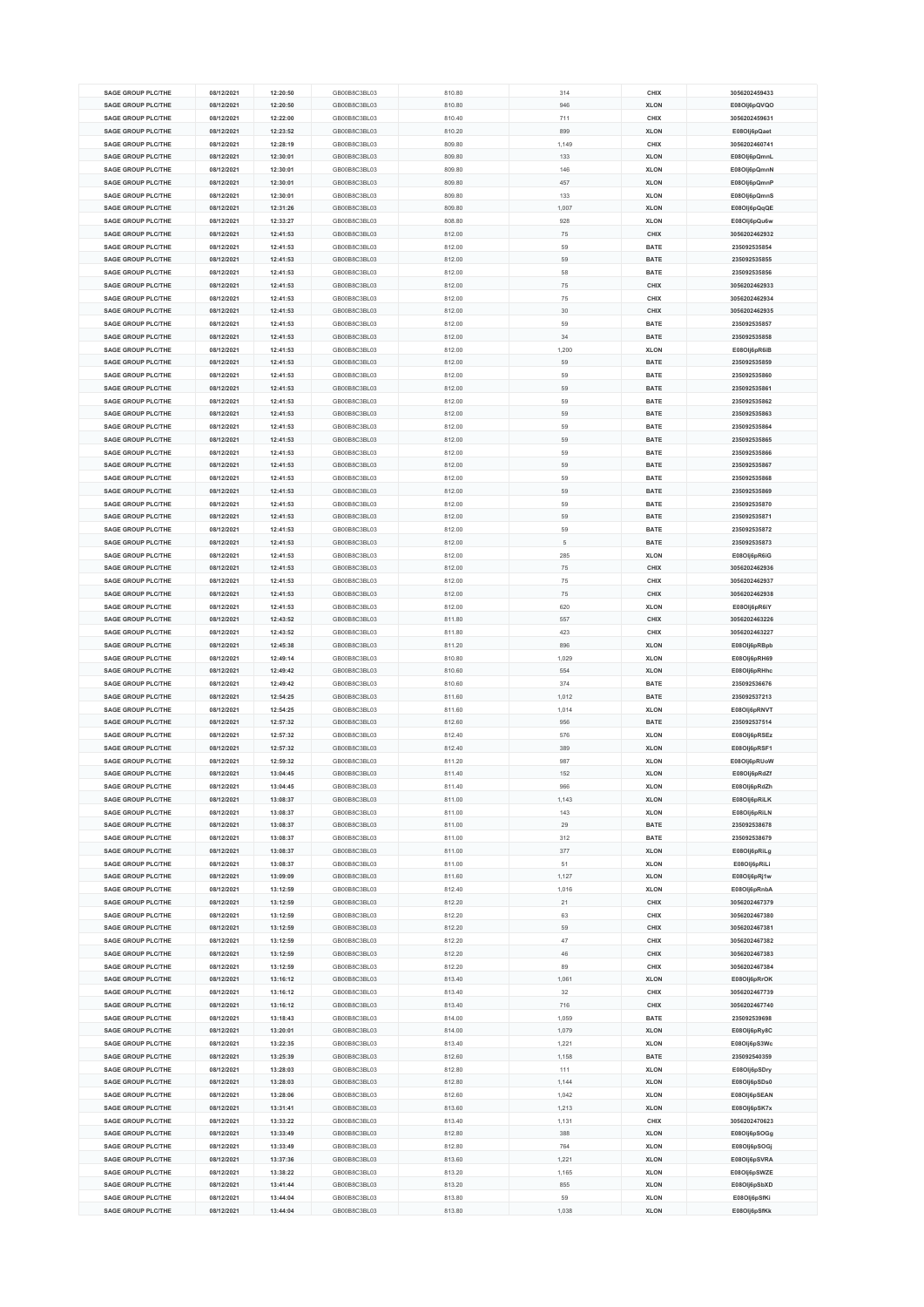| <b>SAGE GROUP PLC/THE</b><br>08/12/2021<br>13:44:04<br>GB00B8C3BL03<br>813.80<br>16<br>08/12/2021<br><b>SAGE GROUP PLC/THE</b><br>13:44:04<br>GB00B8C3BL03<br>813.80<br>275<br><b>SAGE GROUP PLC/THE</b><br>08/12/2021<br>13:44:04<br>GB00B8C3BL03<br>813.80<br>364 | <b>BATE</b><br>235092542655 |  |
|---------------------------------------------------------------------------------------------------------------------------------------------------------------------------------------------------------------------------------------------------------------------|-----------------------------|--|
|                                                                                                                                                                                                                                                                     |                             |  |
|                                                                                                                                                                                                                                                                     | 235092542656<br><b>BATE</b> |  |
|                                                                                                                                                                                                                                                                     | CHIX<br>3056202472582       |  |
| <b>SAGE GROUP PLC/THE</b><br>08/12/2021<br>GB00B8C3BL03<br>13:45:51<br>813.80<br>273                                                                                                                                                                                | CHIX<br>3056202472880       |  |
| <b>SAGE GROUP PLC/THE</b><br>08/12/2021<br>13:45:51<br>GB00B8C3BL03<br>813.80<br>217                                                                                                                                                                                | 235092542841<br><b>BATE</b> |  |
|                                                                                                                                                                                                                                                                     |                             |  |
| <b>SAGE GROUP PLC/THE</b><br>08/12/2021<br>GB00B8C3BL03<br>13:45:51<br>813.80<br>819                                                                                                                                                                                | E08Olj6pSilT<br><b>XLON</b> |  |
| <b>SAGE GROUP PLC/THE</b><br>08/12/2021<br>13:49:14<br>GB00B8C3BL03<br>814.80<br>1,216                                                                                                                                                                              | 3056202473441<br>CHIX       |  |
| <b>SAGE GROUP PLC/THE</b><br>08/12/2021<br>13:49:14<br>GB00B8C3BL03<br>814.60<br>852                                                                                                                                                                                | <b>XLON</b><br>E08Olj6pSmpm |  |
| <b>SAGE GROUP PLC/THE</b><br>08/12/2021<br>13:49:14<br>GB00B8C3BL03<br>814.60<br>153                                                                                                                                                                                | <b>XLON</b><br>E08Olj6pSmpp |  |
| <b>SAGE GROUP PLC/THE</b><br>08/12/2021<br>13:49:14<br>GB00B8C3BL03<br>814.60<br>259                                                                                                                                                                                | E08Olj6pSmpt<br><b>XLON</b> |  |
|                                                                                                                                                                                                                                                                     |                             |  |
| 08/12/2021<br><b>SAGE GROUP PLC/THE</b><br>13:49:14<br>GB00B8C3BL03<br>814.60<br>3                                                                                                                                                                                  | <b>XLON</b><br>E08Olj6pSmpx |  |
| <b>SAGE GROUP PLC/THE</b><br>GB00B8C3BL03<br>08/12/2021<br>13:53:25<br>813.20<br>243                                                                                                                                                                                | 235092543889<br><b>BATE</b> |  |
| <b>SAGE GROUP PLC/THE</b><br>08/12/2021<br>13:53:25<br>GB00B8C3BL03<br>813.20<br>303                                                                                                                                                                                | 3056202474191<br>CHIX       |  |
| <b>SAGE GROUP PLC/THE</b><br>08/12/2021<br>13:53:25<br>GB00B8C3BL03<br>813.20<br>915                                                                                                                                                                                | E08Olj6pSsUV<br><b>XLON</b> |  |
| <b>SAGE GROUP PLC/THE</b><br>08/12/2021<br>13:53:25<br>GB00B8C3BL03<br>813.00<br>933                                                                                                                                                                                | <b>XLON</b><br>E08Olj6pSsUq |  |
|                                                                                                                                                                                                                                                                     |                             |  |
| <b>SAGE GROUP PLC/THE</b><br>08/12/2021<br>13:53:25<br>GB00B8C3BL03<br>813.00<br>169                                                                                                                                                                                | <b>XLON</b><br>E08Olj6pSsUx |  |
| 08/12/2021<br>13:53:25<br>GB00B8C3BL03<br>813.00<br><b>SAGE GROUP PLC/THE</b><br>195                                                                                                                                                                                | <b>XLON</b><br>E08Olj6pSsV0 |  |
| <b>SAGE GROUP PLC/THE</b><br>08/12/2021<br>13:57:44<br>GB00B8C3BL03<br>813.40<br>866                                                                                                                                                                                | <b>XLON</b><br>E08Olj6pSyZv |  |
| <b>SAGE GROUP PLC/THE</b><br>08/12/2021<br>GB00B8C3BL03<br>13:57:44<br>813.40<br>230                                                                                                                                                                                | 235092544401<br><b>BATE</b> |  |
| <b>SAGE GROUP PLC/THE</b><br>08/12/2021<br>13:57:44<br>GB00B8C3BL03<br>813.40<br>71                                                                                                                                                                                 | CHIX<br>3056202474867       |  |
|                                                                                                                                                                                                                                                                     |                             |  |
| <b>SAGE GROUP PLC/THE</b><br>08/12/2021<br>13:57:44<br>GB00B8C3BL03<br>813.40<br>216                                                                                                                                                                                | CHIX<br>3056202474868       |  |
| <b>SAGE GROUP PLC/THE</b><br>08/12/2021<br>13:58:32<br>GB00B8C3BL03<br>813.20<br>222                                                                                                                                                                                | <b>BATE</b><br>235092544542 |  |
| <b>SAGE GROUP PLC/THE</b><br>08/12/2021<br>13:58:32<br>GB00B8C3BL03<br>813.20<br>278                                                                                                                                                                                | 3056202475023<br>CHIX       |  |
| <b>SAGE GROUP PLC/THE</b><br>08/12/2021<br>13:58:32<br>GB00B8C3BL03<br>813.20<br>836                                                                                                                                                                                | <b>XLON</b><br>E08Olj6pSzkY |  |
| <b>SAGE GROUP PLC/THE</b><br>08/12/2021<br>14:03:25<br>GB00B8C3BL03<br>813.20<br>344                                                                                                                                                                                | 235092545186<br><b>BATE</b> |  |
|                                                                                                                                                                                                                                                                     |                             |  |
| <b>SAGE GROUP PLC/THE</b><br>08/12/2021<br>14:03:25<br>GB00B8C3BL03<br>813.20<br>186                                                                                                                                                                                | CHIX<br>3056202475983       |  |
| <b>SAGE GROUP PLC/THE</b><br>08/12/2021<br>14:03:25<br>GB00B8C3BL03<br>813.20<br>418                                                                                                                                                                                | 3056202475984<br>CHIX       |  |
| <b>SAGE GROUP PLC/THE</b><br>08/12/2021<br>14:03:25<br>GB00B8C3BL03<br>813.20<br>1,727                                                                                                                                                                              | <b>XLON</b><br>E08Olj6pT6xc |  |
| <b>SAGE GROUP PLC/THE</b><br>08/12/2021<br>14:03:25<br>GB00B8C3BL03<br>813.20<br>139                                                                                                                                                                                | 235092545187<br><b>BATE</b> |  |
| <b>SAGE GROUP PLC/THE</b><br>08/12/2021<br>14:03:25<br>GB00B8C3BL03<br>813.20<br>91                                                                                                                                                                                 | <b>XLON</b><br>E08Olj6pT6xg |  |
|                                                                                                                                                                                                                                                                     |                             |  |
| <b>SAGE GROUP PLC/THE</b><br>08/12/2021<br>14:05:06<br>GB00B8C3BL03<br>813.00<br>245                                                                                                                                                                                | 235092545408<br><b>BATE</b> |  |
| <b>SAGE GROUP PLC/THE</b><br>08/12/2021<br>14:05:06<br>GB00B8C3BL03<br>813.00<br>307                                                                                                                                                                                | 3056202476346<br>CHIX       |  |
| GB00B8C3BL03<br>813.00<br>925<br><b>SAGE GROUP PLC/THE</b><br>08/12/2021<br>14:05:06                                                                                                                                                                                | <b>XLON</b><br>E08OIj6pT9ad |  |
| <b>SAGE GROUP PLC/THE</b><br>08/12/2021<br>14:09:00<br>GB00B8C3BL03<br>811.80<br>95                                                                                                                                                                                 | 3056202477393<br>CHIX       |  |
| <b>SAGE GROUP PLC/THE</b><br>08/12/2021<br>GB00B8C3BL03<br>811.80<br>22<br>14:09:00                                                                                                                                                                                 | 235092546247<br><b>BATE</b> |  |
|                                                                                                                                                                                                                                                                     |                             |  |
| <b>SAGE GROUP PLC/THE</b><br>08/12/2021<br>14:09:00<br>GB00B8C3BL03<br>811.80<br>185                                                                                                                                                                                | 3056202477394<br>CHIX       |  |
| <b>SAGE GROUP PLC/THE</b><br>08/12/2021<br>14:09:00<br>GB00B8C3BL03<br>811.80<br>201                                                                                                                                                                                | 235092546248<br><b>BATE</b> |  |
| <b>SAGE GROUP PLC/THE</b><br>08/12/2021<br>14:09:00<br>GB00B8C3BL03<br>811.80<br>843                                                                                                                                                                                | <b>XLON</b><br>E08Olj6pTIGo |  |
| <b>SAGE GROUP PLC/THE</b><br>08/12/2021<br>14:09:35<br>GB00B8C3BL03<br>811.60<br>111                                                                                                                                                                                | <b>BATE</b><br>235092546352 |  |
| 08/12/2021<br>GB00B8C3BL03<br><b>SAGE GROUP PLC/THE</b><br>14:09:35<br>116<br>811.60                                                                                                                                                                                | 235092546353<br><b>BATE</b> |  |
|                                                                                                                                                                                                                                                                     |                             |  |
|                                                                                                                                                                                                                                                                     | <b>XLON</b><br>E08Olj6pTJLZ |  |
| <b>SAGE GROUP PLC/THE</b><br>08/12/2021<br>14:09:35<br>GB00B8C3BL03<br>811.60<br>423                                                                                                                                                                                |                             |  |
| <b>SAGE GROUP PLC/THE</b><br>08/12/2021<br>14:09:35<br>GB00B8C3BL03<br>811.60<br>82                                                                                                                                                                                 | <b>XLON</b><br>E08Olj6pTJLb |  |
| <b>SAGE GROUP PLC/THE</b><br>08/12/2021<br>14:09:35<br>GB00B8C3BL03<br>811.60<br>350                                                                                                                                                                                | <b>XLON</b><br>E08Olj6pTJLi |  |
| 14:09:35<br>GB00B8C3BL03<br>811.60<br>240                                                                                                                                                                                                                           | CHIX                        |  |
| <b>SAGE GROUP PLC/THE</b><br>08/12/2021                                                                                                                                                                                                                             | 3056202477542               |  |
| <b>SAGE GROUP PLC/THE</b><br>08/12/2021<br>14:09:35<br>GB00B8C3BL03<br>811.60<br>43                                                                                                                                                                                 | <b>BATE</b><br>235092546354 |  |
| GB00B8C3BL03<br><b>SAGE GROUP PLC/THE</b><br>08/12/2021<br>14:11:34<br>811.80<br>250                                                                                                                                                                                | 235092546684<br><b>BATE</b> |  |
| <b>SAGE GROUP PLC/THE</b><br>08/12/2021<br>14:11:34<br>GB00B8C3BL03<br>811.80<br>297                                                                                                                                                                                | CHIX<br>3056202477884       |  |
| <b>SAGE GROUP PLC/THE</b><br>08/12/2021<br>GB00B8C3BL03<br>14:11:34<br>811.80<br>943                                                                                                                                                                                | <b>XLON</b><br>E08OIj6pTNJN |  |
| <b>SAGE GROUP PLC/THE</b><br>08/12/2021<br>14:11:34<br>GB00B8C3BL03<br>811.80<br>17                                                                                                                                                                                 | CHIX<br>3056202477885       |  |
|                                                                                                                                                                                                                                                                     |                             |  |
| <b>SAGE GROUP PLC/THE</b><br>08/12/2021<br>14:15:11<br>GB00B8C3BL03<br>811.80<br>87                                                                                                                                                                                 | 3056202478629<br>CHIX       |  |
| <b>SAGE GROUP PLC/THE</b><br>08/12/2021<br>14:15:11<br>GB00B8C3BL03<br>811.80<br>240                                                                                                                                                                                | 3056202478630<br>CHIX       |  |
| SAGE GROUP PLC/THE<br>08/12/2021<br>14:15:11<br>GB00B8C3BL03<br>811.80<br>262                                                                                                                                                                                       | 235092547369<br><b>BATE</b> |  |
| <b>SAGE GROUP PLC/THE</b><br>08/12/2021<br>14:15:11<br>GB00B8C3BL03<br>811.80<br>987                                                                                                                                                                                | <b>XLON</b><br>E08Olj6pTT5u |  |
| <b>SAGE GROUP PLC/THE</b><br>08/12/2021<br>14:15:11<br>GB00B8C3BL03<br>811.60<br>702                                                                                                                                                                                | <b>XLON</b><br>E08Olj6pTT6N |  |
|                                                                                                                                                                                                                                                                     |                             |  |
| <b>SAGE GROUP PLC/THE</b><br>08/12/2021<br>14:15:11<br>GB00B8C3BL03<br>811.60<br>21                                                                                                                                                                                 | <b>BATE</b><br>235092547374 |  |
| <b>SAGE GROUP PLC/THE</b><br>08/12/2021<br>14:15:11<br>GB00B8C3BL03<br>811.60<br>302                                                                                                                                                                                | E08Olj6pTT6R<br><b>XLON</b> |  |
| <b>SAGE GROUP PLC/THE</b><br>08/12/2021<br>14:15:11<br>GB00B8C3BL03<br>811.60<br>579                                                                                                                                                                                | <b>XLON</b><br>E08Olj6pTT6j |  |
| GB00B8C3BL03<br>811.40<br><b>SAGE GROUP PLC/THE</b><br>08/12/2021<br>14:20:25<br>265                                                                                                                                                                                | <b>BATE</b><br>235092548153 |  |
| <b>SAGE GROUP PLC/THE</b><br>08/12/2021<br>14:20:25<br>GB00B8C3BL03<br>811.40<br>263                                                                                                                                                                                | <b>BATE</b><br>235092548154 |  |
| <b>SAGE GROUP PLC/THE</b><br>08/12/2021<br>GB00B8C3BL03<br>811.40<br>14:20:25<br>333                                                                                                                                                                                | CHIX<br>3056202479606       |  |
| <b>SAGE GROUP PLC/THE</b><br>08/12/2021<br>14:20:25<br>GB00B8C3BL03<br>811.40<br>191                                                                                                                                                                                | 3056202479608<br>CHIX       |  |
|                                                                                                                                                                                                                                                                     |                             |  |
| <b>SAGE GROUP PLC/THE</b><br>08/12/2021<br>14:20:25<br>GB00B8C3BL03<br>811.40<br>138                                                                                                                                                                                | CHIX<br>3056202479609       |  |
| SAGE GROUP PLC/THE<br>08/12/2021<br>14:20:25<br>GB00B8C3BL03<br>811.40<br>1,000                                                                                                                                                                                     | <b>XLON</b><br>E08Olj6pTZvi |  |
| <b>SAGE GROUP PLC/THE</b><br>08/12/2021<br>14:20:25<br>GB00B8C3BL03<br>811.40<br>991                                                                                                                                                                                | <b>XLON</b><br>E08Olj6pTZvk |  |
| <b>SAGE GROUP PLC/THE</b><br>08/12/2021<br>14:22:41<br>GB00B8C3BL03<br>811.80<br>116                                                                                                                                                                                | CHIX<br>3056202480047       |  |
| <b>SAGE GROUP PLC/THE</b><br>08/12/2021<br>14:22:41<br>GB00B8C3BL03<br>811.80<br>938                                                                                                                                                                                | <b>XLON</b><br>E08Olj6pTdFU |  |
| <b>SAGE GROUP PLC/THE</b>                                                                                                                                                                                                                                           |                             |  |
| 08/12/2021<br>14:22:41<br>GB00B8C3BL03<br>811.80<br>217                                                                                                                                                                                                             | 235092548508<br><b>BATE</b> |  |
| <b>SAGE GROUP PLC/THE</b><br>08/12/2021<br>14:22:41<br>GB00B8C3BL03<br>811.80<br>32                                                                                                                                                                                 | <b>BATE</b><br>235092548509 |  |
| <b>SAGE GROUP PLC/THE</b><br>08/12/2021<br>GB00B8C3BL03<br>14:22:41<br>811.80<br>196                                                                                                                                                                                | CHIX<br>3056202480048       |  |
| <b>SAGE GROUP PLC/THE</b><br>08/12/2021<br>14:24:26<br>GB00B8C3BL03<br>811.60<br>1,028                                                                                                                                                                              | <b>XLON</b><br>E08Olj6pTg46 |  |
| <b>SAGE GROUP PLC/THE</b><br>08/12/2021<br>14:24:26<br>GB00B8C3BL03<br>811.60<br>259                                                                                                                                                                                | 235092548759<br><b>BATE</b> |  |
| <b>SAGE GROUP PLC/THE</b><br>08/12/2021<br>14:24:26<br>GB00B8C3BL03<br>811.60<br>341                                                                                                                                                                                | CHIX                        |  |
|                                                                                                                                                                                                                                                                     | 3056202480422               |  |
| <b>SAGE GROUP PLC/THE</b><br>08/12/2021<br>14:24:26<br>GB00B8C3BL03<br>811.60<br>14                                                                                                                                                                                 | <b>XLON</b><br>E08Olj6pTg4J |  |
| <b>SAGE GROUP PLC/THE</b><br>08/12/2021<br>14:26:34<br>GB00B8C3BL03<br>812.80<br>319                                                                                                                                                                                | 3056202480936<br>CHIX       |  |
| <b>SAGE GROUP PLC/THE</b><br>08/12/2021<br>GB00B8C3BL03<br>812.80<br>64<br>14:26:34                                                                                                                                                                                 | CHIX<br>3056202480937       |  |
| <b>SAGE GROUP PLC/THE</b><br>08/12/2021<br>14:26:34<br>GB00B8C3BL03<br>812.80<br>306                                                                                                                                                                                | 235092549086<br><b>BATE</b> |  |
| <b>SAGE GROUP PLC/THE</b><br>08/12/2021<br>GB00B8C3BL03<br>812.80<br>14:26:34<br>1,153                                                                                                                                                                              | <b>XLON</b><br>E08Olj6pTjeA |  |
|                                                                                                                                                                                                                                                                     |                             |  |
| <b>SAGE GROUP PLC/THE</b><br>08/12/2021<br>14:28:53<br>GB00B8C3BL03<br>812.60<br>301                                                                                                                                                                                | 3056202481339<br>CHIX       |  |
| <b>SAGE GROUP PLC/THE</b><br>GB00B8C3BL03<br>08/12/2021<br>14:28:53<br>812.60<br>162                                                                                                                                                                                | CHIX<br>3056202481340       |  |
| <b>SAGE GROUP PLC/THE</b><br>08/12/2021<br>14:28:53<br>GB00B8C3BL03<br>812.60<br>369                                                                                                                                                                                | 235092549371<br><b>BATE</b> |  |
| <b>SAGE GROUP PLC/THE</b><br>GB00B8C3BL03<br>08/12/2021<br>14:28:53<br>812.60<br>1,050                                                                                                                                                                              | <b>XLON</b><br>E08Olj6pTn9Y |  |
| 08/12/2021<br><b>SAGE GROUP PLC/THE</b><br>14:28:53<br>GB00B8C3BL03<br>812.60<br>341                                                                                                                                                                                | E08Olj6pTn9b<br><b>XLON</b> |  |
| <b>SAGE GROUP PLC/THE</b><br>08/12/2021<br>GB00B8C3BL03<br>812.40<br>14:30:04<br>362                                                                                                                                                                                | <b>BATE</b><br>235092549599 |  |
|                                                                                                                                                                                                                                                                     |                             |  |
| <b>SAGE GROUP PLC/THE</b><br>08/12/2021<br>14:30:04<br>GB00B8C3BL03<br>812.40<br>453                                                                                                                                                                                | 3056202481647<br>CHIX       |  |
| <b>SAGE GROUP PLC/THE</b><br>08/12/2021<br>14:30:04<br>GB00B8C3BL03<br>812.40<br>1,363                                                                                                                                                                              | <b>XLON</b><br>E08Olj6pTpuT |  |
| <b>SAGE GROUP PLC/THE</b><br>08/12/2021<br>GB00B8C3BL03<br>14:32:46<br>811.00<br>328                                                                                                                                                                                | 235092550414<br><b>BATE</b> |  |
| <b>SAGE GROUP PLC/THE</b><br>08/12/2021<br>14:32:46<br>GB00B8C3BL03<br>811.00<br>488                                                                                                                                                                                | CHIX<br>3056202482846       |  |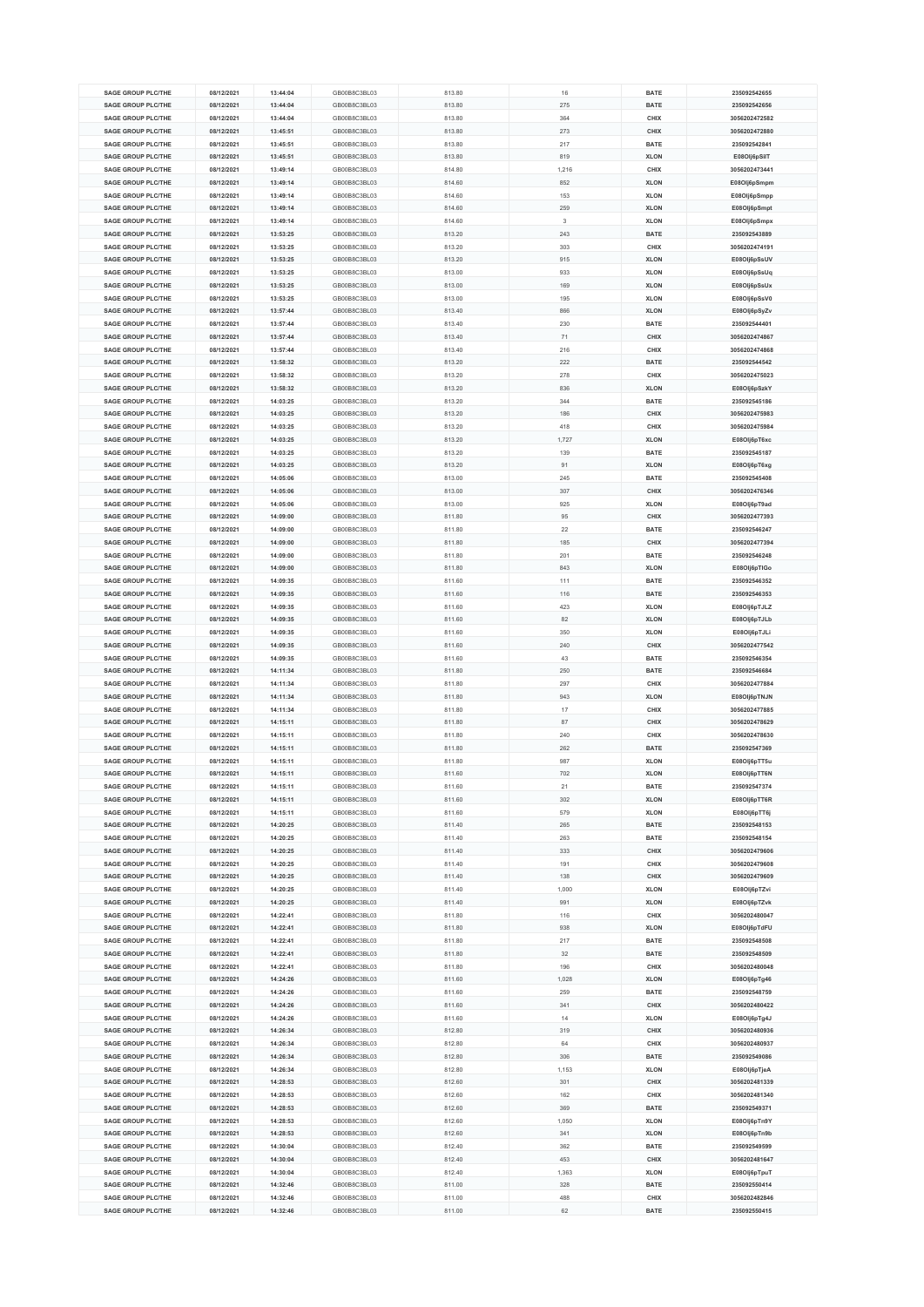| <b>SAGE GROUP PLC/THE</b> | 08/12/2021 | 14:32:46 | GB00B8C3BL03 | 811.00 | 1,468          | <b>XLON</b> | E08Olj6pU4AB  |
|---------------------------|------------|----------|--------------|--------|----------------|-------------|---------------|
|                           |            |          |              |        |                |             |               |
| <b>SAGE GROUP PLC/THE</b> | 08/12/2021 | 14:34:14 | GB00B8C3BL03 | 812.20 | 309            | <b>XLON</b> | E08Olj6pUB0v  |
| <b>SAGE GROUP PLC/THE</b> | 08/12/2021 | 14:34:14 | GB00B8C3BL03 | 812.20 | 359            | <b>BATE</b> | 235092550850  |
| <b>SAGE GROUP PLC/THE</b> | 08/12/2021 | 14:34:14 | GB00B8C3BL03 | 812.20 | 450            | CHIX        | 3056202483497 |
| SAGE GROUP PLC/THE        | 08/12/2021 | 14:34:14 | GB00B8C3BL03 | 812.20 | 1,044          | <b>XLON</b> | E08Olj6pUB1B  |
|                           |            |          |              |        |                |             |               |
| <b>SAGE GROUP PLC/THE</b> | 08/12/2021 | 14:35:59 | GB00B8C3BL03 | 812.40 | 1,110          | <b>XLON</b> | E08Olj6pUlkC  |
| <b>SAGE GROUP PLC/THE</b> | 08/12/2021 | 14:35:59 | GB00B8C3BL03 | 812.40 | 133            | CHIX        | 3056202484164 |
| <b>SAGE GROUP PLC/THE</b> | 08/12/2021 | 14:35:59 | GB00B8C3BL03 | 812.40 | 184            | <b>BATE</b> | 235092551271  |
| <b>SAGE GROUP PLC/THE</b> | 08/12/2021 | 14:35:59 | GB00B8C3BL03 | 812.40 | 14             | CHIX        | 3056202484165 |
| <b>SAGE GROUP PLC/THE</b> | 08/12/2021 | 14:35:59 | GB00B8C3BL03 | 812.40 | 47             | CHIX        | 3056202484166 |
|                           |            |          |              |        |                |             |               |
| <b>SAGE GROUP PLC/THE</b> | 08/12/2021 | 14:35:59 | GB00B8C3BL03 | 812.40 | 25             | <b>BATE</b> | 235092551272  |
| <b>SAGE GROUP PLC/THE</b> | 08/12/2021 | 14:35:59 | GB00B8C3BL03 | 812.40 | 25             | <b>BATE</b> | 235092551273  |
| <b>SAGE GROUP PLC/THE</b> | 08/12/2021 | 14:35:59 | GB00B8C3BL03 | 812.40 | 48             | <b>BATE</b> | 235092551274  |
| <b>SAGE GROUP PLC/THE</b> | 08/12/2021 | 14:35:59 | GB00B8C3BL03 | 812.40 | 17             | CHIX        | 3056202484167 |
|                           |            |          |              |        |                |             |               |
| <b>SAGE GROUP PLC/THE</b> | 08/12/2021 | 14:35:59 | GB00B8C3BL03 | 812.40 | 22             | CHIX        | 3056202484168 |
| <b>SAGE GROUP PLC/THE</b> | 08/12/2021 | 14:35:59 | GB00B8C3BL03 | 812.40 | 13             | <b>BATE</b> | 235092551275  |
| <b>SAGE GROUP PLC/THE</b> | 08/12/2021 | 14:35:59 | GB00B8C3BL03 | 812.40 | 50             | CHIX        | 3056202484169 |
| <b>SAGE GROUP PLC/THE</b> | 08/12/2021 | 14:35:59 | GB00B8C3BL03 | 812.40 | 86             | CHIX        | 3056202484170 |
| <b>SAGE GROUP PLC/THE</b> | 08/12/2021 | 14:37:28 | GB00B8C3BL03 | 811.60 | 154            | <b>XLON</b> | E08Olj6pUP0M  |
|                           |            |          |              |        |                |             |               |
| <b>SAGE GROUP PLC/THE</b> | 08/12/2021 | 14:37:28 | GB00B8C3BL03 | 811.60 | 921            | <b>XLON</b> | E08Olj6pUP0O  |
| <b>SAGE GROUP PLC/THE</b> | 08/12/2021 | 14:37:28 | GB00B8C3BL03 | 811.60 | 90             | <b>CHIX</b> | 3056202484561 |
| <b>SAGE GROUP PLC/THE</b> | 08/12/2021 | 14:37:28 | GB00B8C3BL03 | 811.60 | 268            | CHIX        | 3056202484562 |
| <b>SAGE GROUP PLC/THE</b> | 08/12/2021 | 14:37:28 | GB00B8C3BL03 | 811.60 | 285            | <b>BATE</b> | 235092551529  |
| <b>SAGE GROUP PLC/THE</b> | 08/12/2021 | 14:40:16 | GB00B8C3BL03 | 811.80 | 295            | <b>BATE</b> | 235092552159  |
|                           |            |          |              |        |                |             |               |
| <b>SAGE GROUP PLC/THE</b> | 08/12/2021 | 14:40:39 | GB00B8C3BL03 | 812.20 | 242            | <b>BATE</b> | 235092552202  |
| <b>SAGE GROUP PLC/THE</b> | 08/12/2021 | 14:40:39 | GB00B8C3BL03 | 812.20 | 304            | CHIX        | 3056202485672 |
| <b>SAGE GROUP PLC/THE</b> | 08/12/2021 | 14:40:41 | GB00B8C3BL03 | 812.20 | 623            | CHIX        | 3056202485721 |
| <b>SAGE GROUP PLC/THE</b> | 08/12/2021 | 14:40:41 | GB00B8C3BL03 | 812.20 | 290            | CHIX        | 3056202485722 |
|                           |            |          |              |        |                |             |               |
| <b>SAGE GROUP PLC/THE</b> | 08/12/2021 | 14:41:01 | GB00B8C3BL03 | 812.40 | 766            | CHIX        | 3056202485896 |
| <b>SAGE GROUP PLC/THE</b> | 08/12/2021 | 14:41:01 | GB00B8C3BL03 | 812.40 | 526            | CHIX        | 3056202485897 |
| <b>SAGE GROUP PLC/THE</b> | 08/12/2021 | 14:41:46 | GB00B8C3BL03 | 812.80 | 89             | CHIX        | 3056202486054 |
| <b>SAGE GROUP PLC/THE</b> | 08/12/2021 | 14:41:46 | GB00B8C3BL03 | 812.80 | 300            | CHIX        | 3056202486055 |
| <b>SAGE GROUP PLC/THE</b> | 08/12/2021 | 14:41:46 | GB00B8C3BL03 | 812.80 | 301            | CHIX        | 3056202486056 |
|                           |            |          |              |        |                |             |               |
| <b>SAGE GROUP PLC/THE</b> | 08/12/2021 | 14:42:22 | GB00B8C3BL03 | 812.40 | 246            | <b>BATE</b> | 235092552518  |
| <b>SAGE GROUP PLC/THE</b> | 08/12/2021 | 14:42:22 | GB00B8C3BL03 | 812.40 | 314            | <b>BATE</b> | 235092552519  |
| <b>SAGE GROUP PLC/THE</b> | 08/12/2021 | 14:43:14 | GB00B8C3BL03 | 812.40 | 71             | <b>XLON</b> | E08Olj6pUmf7  |
| <b>SAGE GROUP PLC/THE</b> | 08/12/2021 | 14:43:14 | GB00B8C3BL03 | 812.40 | 574            | <b>XLON</b> | E08Olj6pUmf9  |
|                           |            |          |              |        |                |             |               |
|                           | 08/12/2021 | 14:43:14 | GB00B8C3BL03 | 812.40 | 67             | <b>XLON</b> | E08Olj6pUmfB  |
| <b>SAGE GROUP PLC/THE</b> |            |          |              |        | 128            |             | 235092552760  |
| <b>SAGE GROUP PLC/THE</b> | 08/12/2021 | 14:43:24 | GB00B8C3BL03 | 812.40 |                | <b>BATE</b> |               |
| <b>SAGE GROUP PLC/THE</b> | 08/12/2021 | 14:43:24 | GB00B8C3BL03 | 812.40 | 465            | <b>BATE</b> | 235092552761  |
|                           |            |          |              |        |                |             |               |
| <b>SAGE GROUP PLC/THE</b> | 08/12/2021 | 14:45:14 | GB00B8C3BL03 | 813.20 | 620            | <b>XLON</b> | E08Olj6pUv14  |
| <b>SAGE GROUP PLC/THE</b> | 08/12/2021 | 14:46:04 | GB00B8C3BL03 | 813.60 | 1,187          | <b>XLON</b> | E08Olj6pUxxF  |
| <b>SAGE GROUP PLC/THE</b> | 08/12/2021 | 14:46:34 | GB00B8C3BL03 | 813.60 | 768            | <b>XLON</b> | E08Olj6pUzrN  |
| <b>SAGE GROUP PLC/THE</b> | 08/12/2021 | 14:47:09 | GB00B8C3BL03 | 813.40 | 561            | <b>BATE</b> | 235092553508  |
| <b>SAGE GROUP PLC/THE</b> | 08/12/2021 | 14:47:43 | GB00B8C3BL03 | 813.20 | 515            | <b>XLON</b> | E08Olj6pV3wl  |
|                           |            |          |              |        |                |             |               |
| <b>SAGE GROUP PLC/THE</b> | 08/12/2021 | 14:48:07 | GB00B8C3BL03 | 813.20 | 360            | <b>CHIX</b> | 3056202487946 |
| <b>SAGE GROUP PLC/THE</b> | 08/12/2021 | 14:48:07 | GB00B8C3BL03 | 813.20 | 238            | CHIX        | 3056202487947 |
| <b>SAGE GROUP PLC/THE</b> | 08/12/2021 | 14:48:28 | GB00B8C3BL03 | 813.20 | 591            | <b>BATE</b> | 235092553797  |
| <b>SAGE GROUP PLC/THE</b> | 08/12/2021 | 14:49:32 | GB00B8C3BL03 | 813.40 | 691            | <b>XLON</b> | E08Olj6pVA78  |
| <b>SAGE GROUP PLC/THE</b> | 08/12/2021 | 14:49:44 | GB00B8C3BL03 | 813.40 | 130            | <b>XLON</b> | E08Olj6pVAo2  |
| <b>SAGE GROUP PLC/THE</b> | 08/12/2021 | 14:49:44 | GB00B8C3BL03 |        |                |             |               |
|                           |            |          |              | 813.40 | 533            | <b>XLON</b> | E08Olj6pVAo4  |
| <b>SAGE GROUP PLC/THE</b> | 08/12/2021 | 14:51:03 | GB00B8C3BL03 | 815.20 | 184            | CHIX        | 3056202488938 |
| <b>SAGE GROUP PLC/THE</b> | 08/12/2021 | 14:51:03 | GB00B8C3BL03 | 815.20 | 463            | CHIX        | 3056202488939 |
| <b>SAGE GROUP PLC/THE</b> | 08/12/2021 | 14:51:31 | GB00B8C3BL03 | 814.80 | 998            | <b>BATE</b> | 235092554563  |
| <b>SAGE GROUP PLC/THE</b> | 08/12/2021 | 14:52:14 | GB00B8C3BL03 | 814.20 | 688            | <b>XLON</b> | E08Olj6pVJqb  |
| <b>SAGE GROUP PLC/THE</b> | 08/12/2021 | 14:53:28 | GB00B8C3BL03 | 813.00 | 573            | CHIX        | 3056202489805 |
| <b>SAGE GROUP PLC/THE</b> |            |          |              |        |                |             |               |
|                           | 08/12/2021 | 14:55:29 | GB00B8C3BL03 | 812.80 | 284            | CHIX        | 3056202490659 |
| <b>SAGE GROUP PLC/THE</b> | 08/12/2021 | 14:55:29 | GB00B8C3BL03 | 812.80 | 276            | CHIX        | 3056202490660 |
| <b>SAGE GROUP PLC/THE</b> | 08/12/2021 | 14:55:29 | GB00B8C3BL03 | 812.80 | 227            | <b>BATE</b> | 235092555637  |
| <b>SAGE GROUP PLC/THE</b> | 08/12/2021 | 14:55:29 | GB00B8C3BL03 | 812.80 | 220            | <b>BATE</b> | 235092555638  |
| <b>SAGE GROUP PLC/THE</b> | 08/12/2021 | 14:55:29 | GB00B8C3BL03 | 812.80 | 287            | <b>XLON</b> | E08Olj6pVVYb  |
|                           |            |          |              |        |                |             |               |
| <b>SAGE GROUP PLC/THE</b> | 08/12/2021 | 14:55:29 | GB00B8C3BL03 | 812.80 | 568            | <b>XLON</b> | E08Olj6pVVYd  |
| <b>SAGE GROUP PLC/THE</b> | 08/12/2021 | 14:55:29 | GB00B8C3BL03 | 812.80 | 47             | XLON        | E08Olj6pVVYf  |
| <b>SAGE GROUP PLC/THE</b> | 08/12/2021 | 14:55:29 | GB00B8C3BL03 | 812.80 | 782            | <b>XLON</b> | E08Olj6pVVYI  |
| <b>SAGE GROUP PLC/THE</b> | 08/12/2021 | 14:55:38 | GB00B8C3BL03 | 812.60 | 688            | <b>XLON</b> | E08Olj6pVW1N  |
| <b>SAGE GROUP PLC/THE</b> | 08/12/2021 | 14:57:27 | GB00B8C3BL03 | 811.60 | 611            | <b>XLON</b> | E08Olj6pVdLm  |
| <b>SAGE GROUP PLC/THE</b> | 08/12/2021 | 14:57:30 | GB00B8C3BL03 |        | 532            | CHIX        | 3056202491183 |
|                           |            |          |              | 811.60 |                |             |               |
| <b>SAGE GROUP PLC/THE</b> | 08/12/2021 | 14:57:30 | GB00B8C3BL03 | 811.60 | 21             | CHIX        | 3056202491184 |
| <b>SAGE GROUP PLC/THE</b> | 08/12/2021 | 14:57:30 | GB00B8C3BL03 | 811.60 | 295            | CHIX        | 3056202491185 |
| <b>SAGE GROUP PLC/THE</b> | 08/12/2021 | 14:58:26 | GB00B8C3BL03 | 811.00 | 380            | <b>BATE</b> | 235092556286  |
| <b>SAGE GROUP PLC/THE</b> | 08/12/2021 | 14:58:26 | GB00B8C3BL03 | 811.00 | 210            | <b>BATE</b> | 235092556287  |
| <b>SAGE GROUP PLC/THE</b> | 08/12/2021 | 15:00:00 | GB00B8C3BL03 | 811.20 | 1,069          | <b>XLON</b> | E08Olj6pVIED  |
| <b>SAGE GROUP PLC/THE</b> | 08/12/2021 | 15:00:00 | GB00B8C3BL03 | 811.20 | 639            | <b>XLON</b> | E08Olj6pVIEP  |
|                           |            |          |              |        |                |             |               |
| <b>SAGE GROUP PLC/THE</b> | 08/12/2021 | 15:00:22 | GB00B8C3BL03 | 811.20 | 622            | <b>XLON</b> | E08Olj6pVn9w  |
| <b>SAGE GROUP PLC/THE</b> | 08/12/2021 | 15:03:58 | GB00B8C3BL03 | 810.80 | $\overline{9}$ | CHIX        | 3056202493247 |
| <b>SAGE GROUP PLC/THE</b> | 08/12/2021 | 15:03:58 | GB00B8C3BL03 | 810.80 | 209            | CHIX        | 3056202493248 |
| <b>SAGE GROUP PLC/THE</b> | 08/12/2021 | 15:03:58 | GB00B8C3BL03 | 810.80 | 77             | CHIX        | 3056202493249 |
| <b>SAGE GROUP PLC/THE</b> |            | 15:03:58 | GB00B8C3BL03 |        | 259            | CHIX        | 3056202493250 |
|                           | 08/12/2021 |          |              | 810.80 |                |             |               |
| <b>SAGE GROUP PLC/THE</b> | 08/12/2021 | 15:03:58 | GB00B8C3BL03 | 810.80 | 140            | CHIX        | 3056202493251 |
| <b>SAGE GROUP PLC/THE</b> | 08/12/2021 | 15:03:58 | GB00B8C3BL03 | 810.80 | 113            | CHIX        | 3056202493252 |
| <b>SAGE GROUP PLC/THE</b> | 08/12/2021 | 15:03:58 | GB00B8C3BL03 | 810.80 | 357            | CHIX        | 3056202493253 |
| <b>SAGE GROUP PLC/THE</b> | 08/12/2021 | 15:03:58 | GB00B8C3BL03 | 810.80 | 1,130          | <b>XLON</b> | E08Olj6pVyjD  |
| <b>SAGE GROUP PLC/THE</b> | 08/12/2021 | 15:03:58 | GB00B8C3BL03 | 810.80 | 303            | CHIX        | 3056202493254 |
|                           |            |          |              |        |                |             |               |
| <b>SAGE GROUP PLC/THE</b> | 08/12/2021 | 15:03:58 | GB00B8C3BL03 | 810.80 | 230            | CHIX        | 3056202493255 |
| <b>SAGE GROUP PLC/THE</b> | 08/12/2021 | 15:04:01 | GB00B8C3BL03 | 810.60 | 117            | <b>BATE</b> | 235092557399  |
| <b>SAGE GROUP PLC/THE</b> | 08/12/2021 | 15:04:01 | GB00B8C3BL03 | 810.60 | 372            | <b>BATE</b> | 235092557400  |
| <b>SAGE GROUP PLC/THE</b> | 08/12/2021 | 15:04:01 | GB00B8C3BL03 | 810.60 | 202            | <b>BATE</b> | 235092557401  |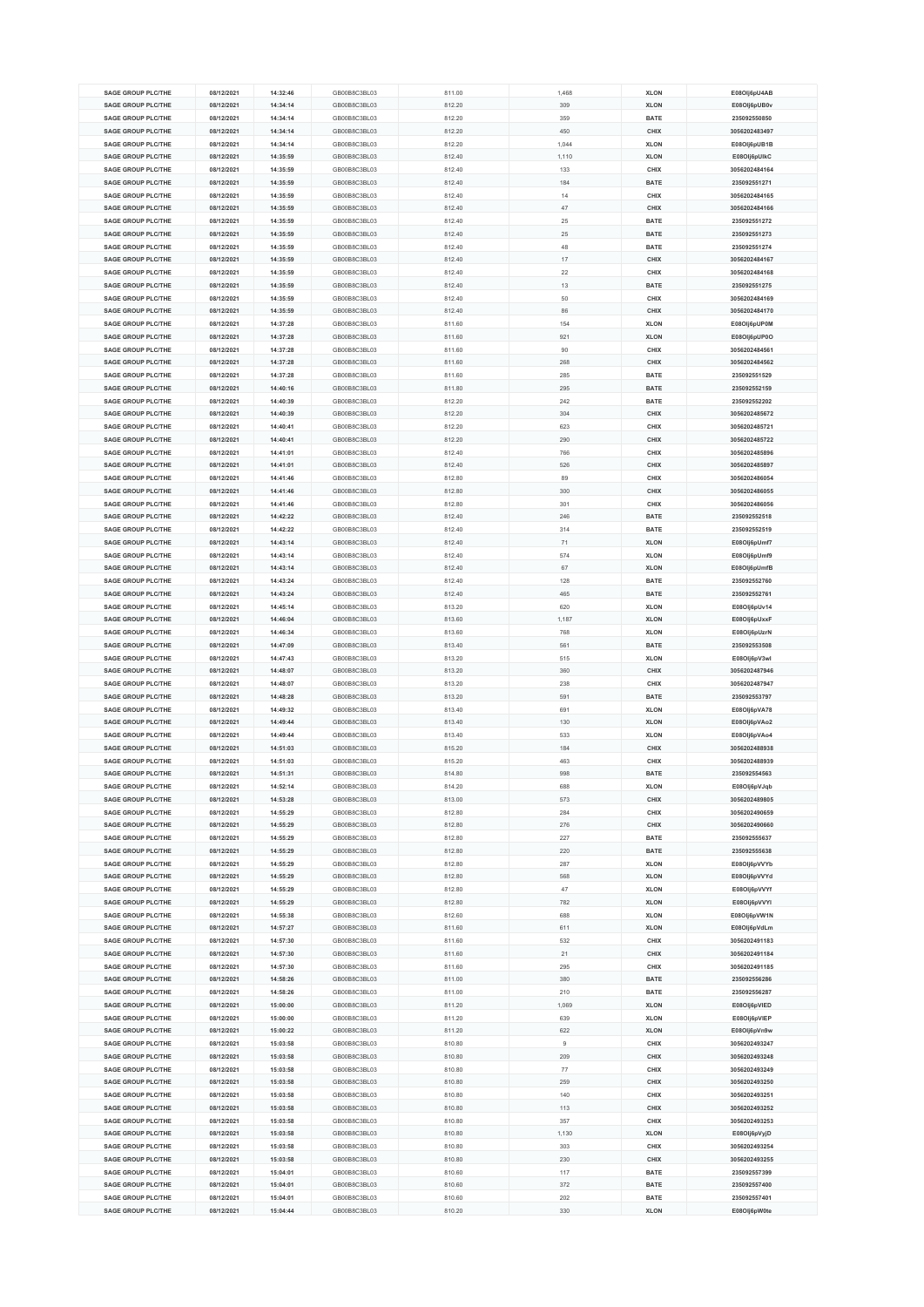| <b>SAGE GROUP PLC/THE</b> | 08/12/2021 | 15:04:44 | GB00B8C3BL03 | 810.20 | 159            | <b>XLON</b> | E08Olj6pW0th  |
|---------------------------|------------|----------|--------------|--------|----------------|-------------|---------------|
|                           |            |          |              |        |                |             |               |
| <b>SAGE GROUP PLC/THE</b> | 08/12/2021 | 15:04:44 | GB00B8C3BL03 | 810.20 | 56             | <b>XLON</b> | E08OIj6pW0tj  |
| <b>SAGE GROUP PLC/THE</b> | 08/12/2021 | 15:05:35 | GB00B8C3BL03 | 809.80 | 618            | <b>BATE</b> | 235092557686  |
| <b>SAGE GROUP PLC/THE</b> | 08/12/2021 | 15:07:14 | GB00B8C3BL03 | 810.80 | 622            | CHIX        | 3056202494232 |
| <b>SAGE GROUP PLC/THE</b> | 08/12/2021 | 15:07:14 | GB00B8C3BL03 | 810.80 | 852            | <b>XLON</b> | E08Olj6pW8lr  |
|                           |            |          |              |        |                |             |               |
| <b>SAGE GROUP PLC/THE</b> | 08/12/2021 | 15:07:14 | GB00B8C3BL03 | 810.80 | 282            | <b>XLON</b> | E08Olj6pW8lu  |
| <b>SAGE GROUP PLC/THE</b> | 08/12/2021 | 15:07:33 | GB00B8C3BL03 | 810.20 | 179            | <b>XLON</b> | E08Olj6pW9x7  |
| <b>SAGE GROUP PLC/THE</b> | 08/12/2021 | 15:07:33 | GB00B8C3BL03 | 810.20 | 392            | <b>XLON</b> | E08Olj6pW9x9  |
| <b>SAGE GROUP PLC/THE</b> | 08/12/2021 | 15:08:07 | GB00B8C3BL03 | 810.20 | 558            | <b>XLON</b> | E08Olj6pWC1i  |
| <b>SAGE GROUP PLC/THE</b> | 08/12/2021 | 15:09:58 | GB00B8C3BL03 | 810.60 | 588            | <b>XLON</b> | E08Olj6pWGfx  |
|                           |            |          |              |        |                |             |               |
| <b>SAGE GROUP PLC/THE</b> | 08/12/2021 | 15:12:26 | GB00B8C3BL03 | 810.80 | 921            | <b>XLON</b> | E08Olj6pWO3d  |
| <b>SAGE GROUP PLC/THE</b> | 08/12/2021 | 15:12:26 | GB00B8C3BL03 | 810.80 | 110            | CHIX        | 3056202495783 |
| <b>SAGE GROUP PLC/THE</b> | 08/12/2021 | 15:12:26 | GB00B8C3BL03 | 810.80 | 226            | <b>BATE</b> | 235092559050  |
| <b>SAGE GROUP PLC/THE</b> | 08/12/2021 | 15:12:26 | GB00B8C3BL03 | 810.80 | 173            | CHIX        | 3056202495784 |
| <b>SAGE GROUP PLC/THE</b> | 08/12/2021 | 15:12:26 | GB00B8C3BL03 | 810.80 | 280            | <b>XLON</b> | E08Olj6pWO3m  |
|                           |            |          |              |        |                |             |               |
| <b>SAGE GROUP PLC/THE</b> | 08/12/2021 | 15:12:26 | GB00B8C3BL03 | 810.80 | 507            | <b>XLON</b> | E08Olj6pWO3o  |
| <b>SAGE GROUP PLC/THE</b> | 08/12/2021 | 15:12:26 | GB00B8C3BL03 | 810.80 | 168            | <b>XLON</b> | E08Olj6pWO3s  |
| <b>SAGE GROUP PLC/THE</b> | 08/12/2021 | 15:12:26 | GB00B8C3BL03 | 810.80 | 178            | <b>XLON</b> | E08Olj6pWO3v  |
| <b>SAGE GROUP PLC/THE</b> | 08/12/2021 | 15:12:26 | GB00B8C3BL03 | 810.80 | 1,201          | <b>XLON</b> | E08Olj6pWO3x  |
| <b>SAGE GROUP PLC/THE</b> | 08/12/2021 | 15:12:26 | GB00B8C3BL03 | 810.80 | 304            | <b>XLON</b> | E08Olj6pWO3z  |
|                           |            |          |              |        |                |             |               |
| <b>SAGE GROUP PLC/THE</b> | 08/12/2021 | 15:13:36 | GB00B8C3BL03 | 811.00 | 575            | <b>BATE</b> | 235092559229  |
| <b>SAGE GROUP PLC/THE</b> | 08/12/2021 | 15:14:49 | GB00B8C3BL03 | 811.20 | 951            | CHIX        | 3056202496516 |
| <b>SAGE GROUP PLC/THE</b> | 08/12/2021 | 15:15:05 | GB00B8C3BL03 | 811.20 | 1,235          | <b>XLON</b> | E08Olj6pWVYZ  |
| <b>SAGE GROUP PLC/THE</b> | 08/12/2021 | 15:15:41 | GB00B8C3BL03 | 811.00 | 452            | CHIX        | 3056202496860 |
| <b>SAGE GROUP PLC/THE</b> | 08/12/2021 | 15:15:41 | GB00B8C3BL03 | 811.00 | 5              | CHIX        | 3056202496861 |
|                           |            |          |              |        |                |             |               |
| <b>SAGE GROUP PLC/THE</b> | 08/12/2021 | 15:15:41 | GB00B8C3BL03 | 811.00 | 68             | CHIX        | 3056202496862 |
| <b>SAGE GROUP PLC/THE</b> | 08/12/2021 | 15:16:25 | GB00B8C3BL03 | 811.00 | 602            | <b>XLON</b> | E08Olj6pWZRi  |
| <b>SAGE GROUP PLC/THE</b> | 08/12/2021 | 15:16:57 | GB00B8C3BL03 | 810.80 | 517            | <b>XLON</b> | E08Olj6pWau9  |
| <b>SAGE GROUP PLC/THE</b> | 08/12/2021 | 15:17:25 | GB00B8C3BL03 | 810.60 | 571            | <b>XLON</b> | E08Olj6pWcJi  |
| <b>SAGE GROUP PLC/THE</b> | 08/12/2021 | 15:19:14 | GB00B8C3BL03 | 811.00 | 185            | <b>BATE</b> | 235092560396  |
|                           |            |          |              |        |                |             |               |
| <b>SAGE GROUP PLC/THE</b> | 08/12/2021 | 15:19:14 | GB00B8C3BL03 | 811.00 | 333            | BATE        | 235092560397  |
| <b>SAGE GROUP PLC/THE</b> | 08/12/2021 | 15:19:31 | GB00B8C3BL03 | 810.80 | 910            | <b>XLON</b> | E08Olj6pWhKI  |
| <b>SAGE GROUP PLC/THE</b> | 08/12/2021 | 15:19:31 | GB00B8C3BL03 | 810.80 | 241            | <b>BATE</b> | 235092560434  |
| <b>SAGE GROUP PLC/THE</b> | 08/12/2021 | 15:19:31 | GB00B8C3BL03 | 810.80 | 303            | CHIX        | 3056202498049 |
| <b>SAGE GROUP PLC/THE</b> | 08/12/2021 | 15:21:31 | GB00B8C3BL03 | 811.60 | 421            | CHIX        | 3056202498556 |
|                           |            |          |              |        |                |             |               |
| <b>SAGE GROUP PLC/THE</b> | 08/12/2021 | 15:21:31 | GB00B8C3BL03 | 811.60 | 1,269          | <b>XLON</b> | E08Olj6pWlhP  |
| <b>SAGE GROUP PLC/THE</b> | 08/12/2021 | 15:21:31 | GB00B8C3BL03 | 811.60 | 337            | <b>BATE</b> | 235092560786  |
| <b>SAGE GROUP PLC/THE</b> | 08/12/2021 | 15:22:59 | GB00B8C3BL03 | 811.40 | 650            | <b>XLON</b> | E08Olj6pWoUQ  |
| <b>SAGE GROUP PLC/THE</b> | 08/12/2021 | 15:25:16 | GB00B8C3BL03 | 813.60 | 250            | CHIX        | 3056202499661 |
| <b>SAGE GROUP PLC/THE</b> | 08/12/2021 | 15:25:16 | GB00B8C3BL03 | 813.60 | 231            | CHIX        | 3056202499662 |
|                           |            |          |              |        |                |             |               |
| <b>SAGE GROUP PLC/THE</b> | 08/12/2021 | 15:25:16 | GB00B8C3BL03 | 813.60 | 1,200          | <b>XLON</b> | E08Olj6pWuZG  |
|                           | 08/12/2021 | 15:25:16 | GB00B8C3BL03 | 813.60 | 627            |             | E08Olj6pWuZw  |
| <b>SAGE GROUP PLC/THE</b> |            |          |              |        |                | <b>XLON</b> |               |
| <b>SAGE GROUP PLC/THE</b> | 08/12/2021 | 15:25:16 | GB00B8C3BL03 | 813.60 | 11             | <b>BATE</b> | 235092561525  |
|                           |            |          |              |        | 14             |             |               |
| <b>SAGE GROUP PLC/THE</b> | 08/12/2021 | 15:25:16 | GB00B8C3BL03 | 813.60 |                | CHIX        | 3056202499666 |
| <b>SAGE GROUP PLC/THE</b> | 08/12/2021 | 15:25:16 | GB00B8C3BL03 | 813.60 | 14             | CHIX        | 3056202499669 |
| <b>SAGE GROUP PLC/THE</b> | 08/12/2021 | 15:25:16 | GB00B8C3BL03 | 813.60 | 14             | CHIX        | 3056202499670 |
| <b>SAGE GROUP PLC/THE</b> | 08/12/2021 | 15:25:16 | GB00B8C3BL03 | 813.60 | 14             | CHIX        | 3056202499671 |
| <b>SAGE GROUP PLC/THE</b> | 08/12/2021 | 15:25:16 | GB00B8C3BL03 | 813.60 | 14             | CHIX        | 3056202499672 |
| <b>SAGE GROUP PLC/THE</b> | 08/12/2021 | 15:25:16 | GB00B8C3BL03 | 813.60 | 11             | CHIX        | 3056202499673 |
|                           |            |          |              |        |                |             |               |
| <b>SAGE GROUP PLC/THE</b> | 08/12/2021 | 15:25:16 | GB00B8C3BL03 | 813.60 | 14             | CHIX        | 3056202499674 |
| <b>SAGE GROUP PLC/THE</b> | 08/12/2021 | 15:25:16 | GB00B8C3BL03 | 813.60 | 14             | CHIX        | 3056202499675 |
| <b>SAGE GROUP PLC/THE</b> | 08/12/2021 | 15:25:16 | GB00B8C3BL03 | 813.60 | 14             | CHIX        | 3056202499676 |
| <b>SAGE GROUP PLC/THE</b> | 08/12/2021 | 15:25:16 | GB00B8C3BL03 | 813.60 | 14             | CHIX        | 3056202499677 |
| <b>SAGE GROUP PLC/THE</b> | 08/12/2021 | 15:25:16 | GB00B8C3BL03 | 813.60 | 14             | CHIX        | 3056202499678 |
|                           |            |          |              |        |                |             |               |
| <b>SAGE GROUP PLC/THE</b> | 08/12/2021 | 15:25:16 | GB00B8C3BL03 | 813.60 | 14             | <b>CHIX</b> | 3056202499679 |
| <b>SAGE GROUP PLC/THE</b> | 08/12/2021 | 15:25:16 | GB00B8C3BL03 | 813.60 | 4              | CHIX        | 3056202499680 |
| <b>SAGE GROUP PLC/THE</b> | 08/12/2021 | 15:25:16 | GB00B8C3BL03 | 813.60 | 300            | <b>XLON</b> | E08Olj6pWuaP  |
| <b>SAGE GROUP PLC/THE</b> | 08/12/2021 | 15:25:16 | GB00B8C3BL03 | 813.60 | 231            | <b>XLON</b> | E08Olj6pWuaR  |
| <b>SAGE GROUP PLC/THE</b> | 08/12/2021 | 15:25:16 | GB00B8C3BL03 | 813.60 | 235            | <b>XLON</b> | E08Olj6pWuaT  |
| <b>SAGE GROUP PLC/THE</b> | 08/12/2021 | 15:25:16 | GB00B8C3BL03 | 813.60 | 163            | CHIX        | 3056202499681 |
| <b>SAGE GROUP PLC/THE</b> | 08/12/2021 | 15:27:44 | GB00B8C3BL03 | 812.20 | 865            | <b>XLON</b> |               |
|                           |            |          |              |        |                |             | E08Olj6pWzx8  |
| <b>SAGE GROUP PLC/THE</b> | 08/12/2021 | 15:27:44 | GB00B8C3BL03 | 812.20 | 143            | <b>XLON</b> | E08Olj6pWzxA  |
| SAGE GROUP PLC/THE        | 08/12/2021 | 15:27:44 | GB00B8C3BL03 | 812.20 | $\overline{2}$ | <b>BATE</b> | 235092561974  |
| <b>SAGE GROUP PLC/THE</b> | 08/12/2021 | 15:27:44 | GB00B8C3BL03 | 812.20 | 200            | <b>BATE</b> | 235092561975  |
| <b>SAGE GROUP PLC/THE</b> | 08/12/2021 | 15:27:44 | GB00B8C3BL03 | 812.20 | 140            | CHIX        | 3056202500341 |
| <b>SAGE GROUP PLC/THE</b> | 08/12/2021 | 15:27:44 | GB00B8C3BL03 | 812.20 | 260            | <b>XLON</b> | E08Olj6pWzxq  |
| <b>SAGE GROUP PLC/THE</b> |            |          |              |        |                |             |               |
|                           | 08/12/2021 | 15:29:10 | GB00B8C3BL03 | 812.00 | 1,095          | <b>XLON</b> | E08Olj6pX3Ym  |
| <b>SAGE GROUP PLC/THE</b> | 08/12/2021 | 15:29:10 | GB00B8C3BL03 | 812.00 | 364            | CHIX        | 3056202500772 |
| <b>SAGE GROUP PLC/THE</b> | 08/12/2021 | 15:29:10 | GB00B8C3BL03 | 812.00 | 291            | <b>BATE</b> | 235092562292  |
| <b>SAGE GROUP PLC/THE</b> | 08/12/2021 | 15:30:09 | GB00B8C3BL03 | 810.80 | 263            | <b>BATE</b> | 235092562626  |
| <b>SAGE GROUP PLC/THE</b> | 08/12/2021 | 15:30:51 | GB00B8C3BL03 | 810.80 | 1,224          | <b>XLON</b> | E08Olj6pX9zJ  |
| <b>SAGE GROUP PLC/THE</b> | 08/12/2021 | 15:32:13 | GB00B8C3BL03 | 811.80 | 1,015          | <b>XLON</b> | E08OIj6pXDYU  |
| <b>SAGE GROUP PLC/THE</b> |            |          |              |        | 29             |             |               |
|                           | 08/12/2021 | 15:32:13 | GB00B8C3BL03 | 811.80 |                | CHIX        | 3056202501864 |
| <b>SAGE GROUP PLC/THE</b> | 08/12/2021 | 15:32:13 | GB00B8C3BL03 | 811.80 | 207            | CHIX        | 3056202501865 |
| <b>SAGE GROUP PLC/THE</b> | 08/12/2021 | 15:32:13 | GB00B8C3BL03 | 811.80 | 371            | <b>XLON</b> | E08Olj6pXDYp  |
| <b>SAGE GROUP PLC/THE</b> | 08/12/2021 | 15:35:51 | GB00B8C3BL03 | 812.20 | 621            | <b>BATE</b> | 235092563746  |
| <b>SAGE GROUP PLC/THE</b> | 08/12/2021 | 15:35:51 | GB00B8C3BL03 | 812.20 | 776            | CHIX        | 3056202502936 |
|                           |            |          |              |        |                |             |               |
| <b>SAGE GROUP PLC/THE</b> | 08/12/2021 | 15:35:51 | GB00B8C3BL03 | 812.20 | 1,984          | <b>XLON</b> | E08Olj6pXMJx  |
| <b>SAGE GROUP PLC/THE</b> | 08/12/2021 | 15:35:51 | GB00B8C3BL03 | 812.20 | 352            | <b>XLON</b> | E08Olj6pXMJz  |
| <b>SAGE GROUP PLC/THE</b> | 08/12/2021 | 15:38:02 | GB00B8C3BL03 | 812.00 | 266            | <b>BATE</b> | 235092564649  |
| <b>SAGE GROUP PLC/THE</b> | 08/12/2021 | 15:38:02 | GB00B8C3BL03 | 812.00 | 332            | CHIX        | 3056202504222 |
| <b>SAGE GROUP PLC/THE</b> | 08/12/2021 | 15:38:02 | GB00B8C3BL03 | 812.00 | 1,002          | <b>XLON</b> | E08Olj6pXSYf  |
| <b>SAGE GROUP PLC/THE</b> | 08/12/2021 | 15:39:36 | GB00B8C3BL03 | 811.80 | 320            | <b>BATE</b> | 235092565044  |
|                           |            |          |              |        |                |             |               |
| <b>SAGE GROUP PLC/THE</b> | 08/12/2021 | 15:39:36 | GB00B8C3BL03 | 811.80 | 401            | CHIX        | 3056202504710 |
| <b>SAGE GROUP PLC/THE</b> | 08/12/2021 | 15:39:36 | GB00B8C3BL03 | 811.80 | 1,206          | <b>XLON</b> | E08Olj6pXW4C  |
| <b>SAGE GROUP PLC/THE</b> | 08/12/2021 | 15:42:21 | GB00B8C3BL03 | 811.20 | 274            | <b>BATE</b> | 235092565688  |
| <b>SAGE GROUP PLC/THE</b> | 08/12/2021 | 15:42:21 | GB00B8C3BL03 | 811.20 | 342            | CHIX        | 3056202505584 |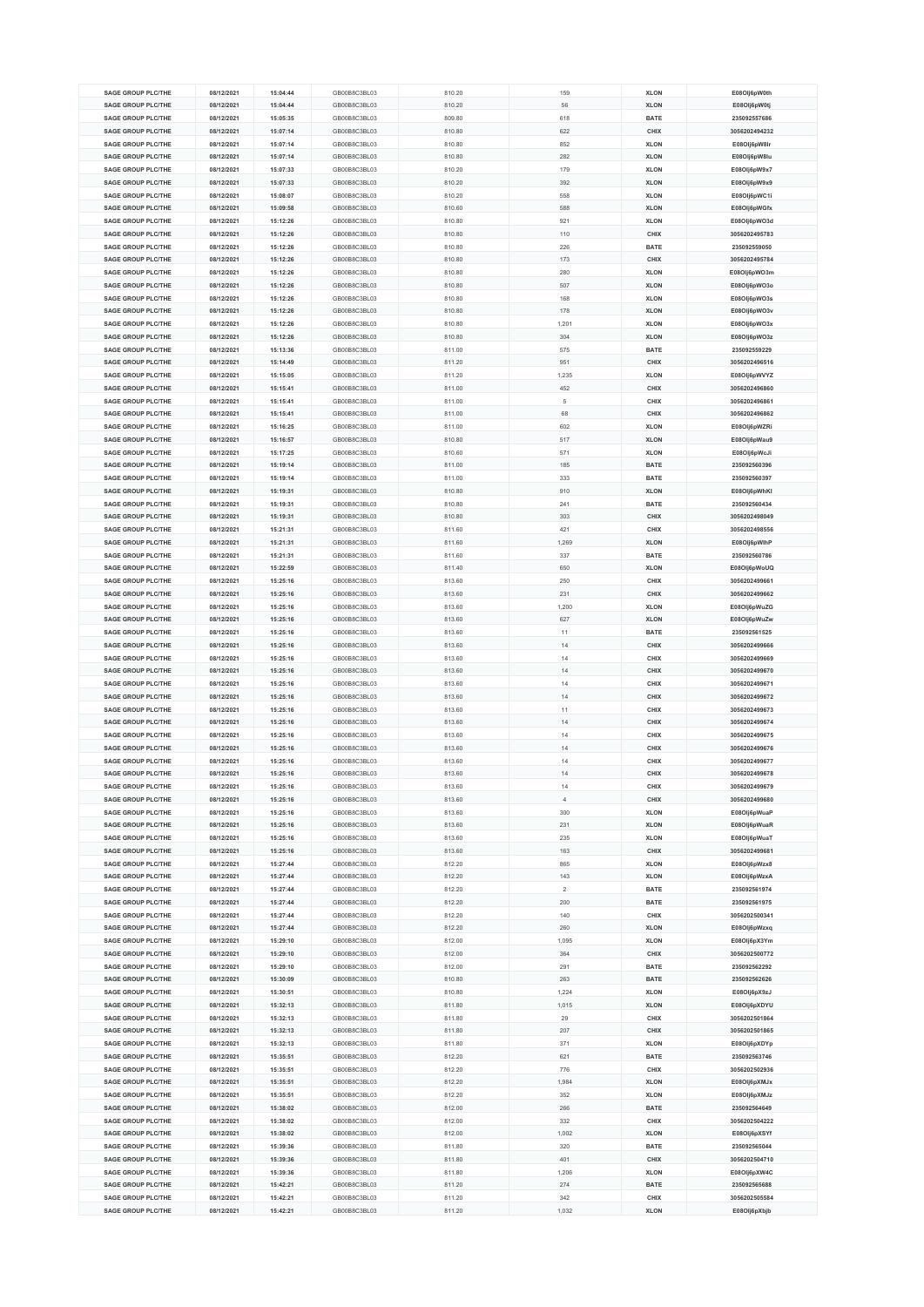| <b>SAGE GROUP PLC/THE</b> | 08/12/2021 | 15:42:22 | GB00B8C3BL03 | 811.00 | 311            | <b>BATE</b> | 235092565700  |
|---------------------------|------------|----------|--------------|--------|----------------|-------------|---------------|
|                           |            |          |              |        |                |             |               |
| <b>SAGE GROUP PLC/THE</b> | 08/12/2021 | 15:42:22 | GB00B8C3BL03 | 811.00 | 1,172          | <b>XLON</b> | E08Olj6pXblB  |
| <b>SAGE GROUP PLC/THE</b> | 08/12/2021 | 15:42:22 | GB00B8C3BL03 | 811.00 | 389            | CHIX        | 3056202505605 |
| <b>SAGE GROUP PLC/THE</b> | 08/12/2021 | 15:45:02 | GB00B8C3BL03 | 810.20 | 185            | <b>XLON</b> | E08Olj6pXgKw  |
| <b>SAGE GROUP PLC/THE</b> | 08/12/2021 | 15:45:02 | GB00B8C3BL03 | 810.20 | 1,010          | <b>XLON</b> | E08Olj6pXgKy  |
|                           |            |          |              |        |                |             |               |
| <b>SAGE GROUP PLC/THE</b> | 08/12/2021 | 15:45:02 | GB00B8C3BL03 | 810.20 | 398            | <b>CHIX</b> | 3056202506351 |
| <b>SAGE GROUP PLC/THE</b> | 08/12/2021 | 15:45:02 | GB00B8C3BL03 | 810.20 | 317            | <b>BATE</b> | 235092566267  |
| <b>SAGE GROUP PLC/THE</b> | 08/12/2021 | 15:47:31 | GB00B8C3BL03 | 809.80 | 269            | <b>BATE</b> | 235092566878  |
| <b>SAGE GROUP PLC/THE</b> | 08/12/2021 | 15:47:31 | GB00B8C3BL03 | 809.80 | 20             | CHIX        | 3056202507097 |
| <b>SAGE GROUP PLC/THE</b> | 08/12/2021 | 15:47:31 | GB00B8C3BL03 | 809.80 | 793            | <b>XLON</b> | E08OIj6pXI4u  |
|                           | 08/12/2021 |          |              |        | 221            |             |               |
| <b>SAGE GROUP PLC/THE</b> |            | 15:47:31 | GB00B8C3BL03 | 809.80 |                | <b>XLON</b> | E08OIj6pXI4y  |
| <b>SAGE GROUP PLC/THE</b> | 08/12/2021 | 15:47:31 | GB00B8C3BL03 | 809.80 | 317            | <b>BATE</b> | 235092566882  |
| <b>SAGE GROUP PLC/THE</b> | 08/12/2021 | 15:50:08 | GB00B8C3BL03 | 810.20 | 329            | <b>BATE</b> | 235092567423  |
| <b>SAGE GROUP PLC/THE</b> | 08/12/2021 | 15:50:08 | GB00B8C3BL03 | 810.20 | 86             | <b>CHIX</b> | 3056202507866 |
| <b>SAGE GROUP PLC/THE</b> | 08/12/2021 | 15:50:08 | GB00B8C3BL03 | 810.20 | 326            | CHIX        | 3056202507867 |
|                           |            |          |              |        |                |             |               |
| <b>SAGE GROUP PLC/THE</b> | 08/12/2021 | 15:50:08 | GB00B8C3BL03 | 810.20 | 1,241          | <b>XLON</b> | E08Olj6pXpYz  |
| <b>SAGE GROUP PLC/THE</b> | 08/12/2021 | 15:50:36 | GB00B8C3BL03 | 810.00 | $10$           | CHIX        | 3056202507990 |
| <b>SAGE GROUP PLC/THE</b> | 08/12/2021 | 15:50:36 | GB00B8C3BL03 | 810.00 | 240            | <b>BATE</b> | 235092567527  |
| <b>SAGE GROUP PLC/THE</b> | 08/12/2021 | 15:50:36 | GB00B8C3BL03 | 810.00 | 404            | CHIX        | 3056202507991 |
| <b>SAGE GROUP PLC/THE</b> | 08/12/2021 | 15:50:36 | GB00B8C3BL03 | 810.00 | 1,246          | <b>XLON</b> | E08Olj6pXqKw  |
| <b>SAGE GROUP PLC/THE</b> | 08/12/2021 | 15:50:36 | GB00B8C3BL03 | 810.00 | 62             | <b>BATE</b> | 235092567528  |
|                           |            |          |              |        |                |             |               |
| <b>SAGE GROUP PLC/THE</b> | 08/12/2021 | 15:50:36 | GB00B8C3BL03 | 810.00 | 29             | CHIX        | 3056202507993 |
| <b>SAGE GROUP PLC/THE</b> | 08/12/2021 | 15:53:22 | GB00B8C3BL03 | 811.00 | 472            | CHIX        | 3056202508799 |
| <b>SAGE GROUP PLC/THE</b> | 08/12/2021 | 15:53:22 | GB00B8C3BL03 | 811.00 | $\overline{9}$ | CHIX        | 3056202508800 |
| <b>SAGE GROUP PLC/THE</b> | 08/12/2021 | 15:53:22 | GB00B8C3BL03 | 811.00 | 385            | <b>BATE</b> | 235092568208  |
| <b>SAGE GROUP PLC/THE</b> | 08/12/2021 | 15:53:22 | GB00B8C3BL03 | 811.00 | 1,450          | <b>XLON</b> | E08Olj6pXus8  |
|                           |            |          |              |        |                |             |               |
| <b>SAGE GROUP PLC/THE</b> | 08/12/2021 | 15:55:29 | GB00B8C3BL03 | 810.40 | 1,077          | <b>XLON</b> | E08Olj6pXyZh  |
| <b>SAGE GROUP PLC/THE</b> | 08/12/2021 | 15:55:29 | GB00B8C3BL03 | 810.40 | 309            | <b>XLON</b> | E08OIj6pXyZj  |
| <b>SAGE GROUP PLC/THE</b> | 08/12/2021 | 15:55:29 | GB00B8C3BL03 | 810.40 | 368            | <b>BATE</b> | 235092568763  |
| <b>SAGE GROUP PLC/THE</b> | 08/12/2021 | 15:55:29 | GB00B8C3BL03 | 810.40 | 358            | CHIX        | 3056202509492 |
| <b>SAGE GROUP PLC/THE</b> | 08/12/2021 | 15:55:29 | GB00B8C3BL03 | 810.40 | 102            | CHIX        | 3056202509493 |
|                           |            |          |              |        |                |             |               |
| <b>SAGE GROUP PLC/THE</b> | 08/12/2021 | 15:56:40 | GB00B8C3BL03 | 810.20 | 1,413          | <b>XLON</b> | E08Olj6pY0gt  |
| <b>SAGE GROUP PLC/THE</b> | 08/12/2021 | 15:56:40 | GB00B8C3BL03 | 810.20 | 375            | <b>BATE</b> | 235092569061  |
| <b>SAGE GROUP PLC/THE</b> | 08/12/2021 | 15:56:40 | GB00B8C3BL03 | 810.20 | 28             | CHIX        | 3056202509894 |
| <b>SAGE GROUP PLC/THE</b> | 08/12/2021 | 15:56:40 | GB00B8C3BL03 | 810.20 | 442            | CHIX        | 3056202509895 |
| <b>SAGE GROUP PLC/THE</b> | 08/12/2021 | 15:59:30 | GB00B8C3BL03 | 810.60 | 558            | <b>XLON</b> | E08Olj6pY5Mm  |
|                           |            |          |              |        |                |             |               |
| <b>SAGE GROUP PLC/THE</b> | 08/12/2021 | 15:59:30 | GB00B8C3BL03 | 810.60 | 985            | <b>XLON</b> | E08Olj6pY5Ms  |
| <b>SAGE GROUP PLC/THE</b> | 08/12/2021 | 15:59:30 | GB00B8C3BL03 | 810.60 | 513            | CHIX        | 3056202510797 |
| <b>SAGE GROUP PLC/THE</b> | 08/12/2021 | 15:59:30 | GB00B8C3BL03 | 810.60 | 410            | <b>BATE</b> | 235092569753  |
| <b>SAGE GROUP PLC/THE</b> | 08/12/2021 | 16:00:30 | GB00B8C3BL03 | 810.00 | 94             | CHIX        | 3056202511139 |
| <b>SAGE GROUP PLC/THE</b> | 08/12/2021 | 16:00:30 | GB00B8C3BL03 | 810.00 | 89             | <b>BATE</b> | 235092570019  |
|                           |            |          |              |        |                |             |               |
| <b>SAGE GROUP PLC/THE</b> | 08/12/2021 | 16:00:30 | GB00B8C3BL03 | 810.00 | 76             | CHIX        | 3056202511140 |
| <b>SAGE GROUP PLC/THE</b> | 08/12/2021 | 16:00:30 | GB00B8C3BL03 | 810.00 | 143            | CHIX        | 3056202511141 |
| <b>SAGE GROUP PLC/THE</b> | 08/12/2021 | 16:00:30 | GB00B8C3BL03 | 810.00 | 147            | <b>BATE</b> | 235092570020  |
| <b>SAGE GROUP PLC/THE</b> | 08/12/2021 | 16:00:30 | GB00B8C3BL03 | 810.00 | 152            | <b>BATE</b> | 235092570021  |
| <b>SAGE GROUP PLC/THE</b> | 08/12/2021 | 16:00:30 | GB00B8C3BL03 | 810.00 | 124            | CHIX        | 3056202511142 |
|                           |            |          |              |        |                |             |               |
| <b>SAGE GROUP PLC/THE</b> | 08/12/2021 | 16:00:30 | GB00B8C3BL03 | 810.00 | 48             | CHIX        | 3056202511143 |
| <b>SAGE GROUP PLC/THE</b> | 08/12/2021 | 16:00:30 | GB00B8C3BL03 | 810.00 | 798            | <b>XLON</b> | E08Olj6pY7er  |
| <b>SAGE GROUP PLC/THE</b> | 08/12/2021 | 16:00:30 | GB00B8C3BL03 | 810.00 | 459            | <b>XLON</b> | E08Olj6pY7eu  |
| <b>SAGE GROUP PLC/THE</b> | 08/12/2021 | 16:00:30 | GB00B8C3BL03 | 810.00 | 204            | <b>XLON</b> | E08Olj6pY7ew  |
| <b>SAGE GROUP PLC/THE</b> | 08/12/2021 | 16:02:22 | GB00B8C3BL03 | 808.80 | 1,493          | <b>XLON</b> | E08Olj6pYAXa  |
| <b>SAGE GROUP PLC/THE</b> | 08/12/2021 | 16:02:22 | GB00B8C3BL03 | 808.80 | 373            | <b>BATE</b> | 235092570526  |
|                           |            |          |              |        |                |             |               |
| <b>SAGE GROUP PLC/THE</b> | 08/12/2021 | 16:02:22 | GB00B8C3BL03 | 808.80 | 470            | CHIX        | 3056202511750 |
| <b>SAGE GROUP PLC/THE</b> | 08/12/2021 | 16:02:22 | GB00B8C3BL03 | 808.80 | 26             | CHIX        | 3056202511751 |
| <b>SAGE GROUP PLC/THE</b> | 08/12/2021 | 16:02:22 | GB00B8C3BL03 | 808.80 | 23             | <b>BATE</b> | 235092570527  |
| <b>SAGE GROUP PLC/THE</b> | 08/12/2021 | 16:06:29 | GB00B8C3BL03 | 808.20 | 429            | <b>BATE</b> | 235092571582  |
| <b>SAGE GROUP PLC/THE</b> | 08/12/2021 | 16:06:29 | GB00B8C3BL03 | 808.20 | 152            | <b>BATE</b> | 235092571583  |
| <b>SAGE GROUP PLC/THE</b> | 08/12/2021 | 16:06:29 | GB00B8C3BL03 | 808.20 | 506            | <b>XLON</b> | E08Olj6pYHyi  |
|                           | 08/12/2021 |          |              |        |                |             | E08Olj6pYHyl  |
| <b>SAGE GROUP PLC/THE</b> |            | 16:06:29 | GB00B8C3BL03 | 808.20 | 1,110          | <b>XLON</b> |               |
| <b>SAGE GROUP PLC/THE</b> | 08/12/2021 | 16:06:29 | GB00B8C3BL03 | 808.20 | 1,589          | <b>XLON</b> | E08Olj6pYHyp  |
| <b>SAGE GROUP PLC/THE</b> | 08/12/2021 | 16:06:29 | GB00B8C3BL03 | 808.20 | 270            | <b>BATE</b> | 235092571584  |
| <b>SAGE GROUP PLC/THE</b> | 08/12/2021 | 16:06:29 | GB00B8C3BL03 | 808.20 | 537            | CHIX        | 3056202513178 |
| <b>SAGE GROUP PLC/THE</b> | 08/12/2021 | 16:06:29 | GB00B8C3BL03 | 808.20 | 528            | CHIX        | 3056202513179 |
| <b>SAGE GROUP PLC/THE</b> | 08/12/2021 | 16:10:36 | GB00B8C3BL03 | 808.20 | 62             | <b>BATE</b> | 235092572530  |
| <b>SAGE GROUP PLC/THE</b> |            |          |              |        | 318            |             | 235092572531  |
|                           | 08/12/2021 | 16:10:36 | GB00B8C3BL03 | 808.20 |                | <b>BATE</b> |               |
| <b>SAGE GROUP PLC/THE</b> | 08/12/2021 | 16:10:36 | GB00B8C3BL03 | 808.20 | 523            | CHIX        | 3056202514464 |
| <b>SAGE GROUP PLC/THE</b> | 08/12/2021 | 16:10:39 | GB00B8C3BL03 | 808.20 | 1,573          | <b>XLON</b> | E08Olj6pYQ3g  |
| <b>SAGE GROUP PLC/THE</b> | 08/12/2021 | 16:10:39 | GB00B8C3BL03 | 808.20 | 1,154          | <b>XLON</b> | E08Olj6pYQ3i  |
| <b>SAGE GROUP PLC/THE</b> | 08/12/2021 | 16:10:39 | GB00B8C3BL03 | 808.20 | 38             | <b>BATE</b> | 235092572545  |
| <b>SAGE GROUP PLC/THE</b> | 08/12/2021 | 16:10:59 | GB00B8C3BL03 | 808.20 | 53             | <b>XLON</b> | E08Olj6pYQav  |
| <b>SAGE GROUP PLC/THE</b> |            |          |              | 809.40 |                |             | 3056202515268 |
|                           | 08/12/2021 | 16:13:05 | GB00B8C3BL03 |        | 67             | CHIX        |               |
| <b>SAGE GROUP PLC/THE</b> | 08/12/2021 | 16:13:05 | GB00B8C3BL03 | 809.40 | 53             | <b>BATE</b> | 235092573185  |
| <b>SAGE GROUP PLC/THE</b> | 08/12/2021 | 16:13:05 | GB00B8C3BL03 | 809.40 | 67             | CHIX        | 3056202515269 |
| <b>SAGE GROUP PLC/THE</b> | 08/12/2021 | 16:13:05 | GB00B8C3BL03 | 809.40 | 67             | CHIX        | 3056202515270 |
| <b>SAGE GROUP PLC/THE</b> | 08/12/2021 | 16:13:05 | GB00B8C3BL03 | 809.40 | 12             | CHIX        | 3056202515271 |
| <b>SAGE GROUP PLC/THE</b> | 08/12/2021 | 16:13:05 | GB00B8C3BL03 | 809.40 | 53             | <b>BATE</b> | 235092573186  |
| <b>SAGE GROUP PLC/THE</b> |            |          |              |        |                |             |               |
|                           | 08/12/2021 | 16:13:05 | GB00B8C3BL03 | 809.40 | 55             | CHIX        | 3056202515272 |
| <b>SAGE GROUP PLC/THE</b> | 08/12/2021 | 16:13:05 | GB00B8C3BL03 | 809.40 | 12             | CHIX        | 3056202515273 |
| <b>SAGE GROUP PLC/THE</b> | 08/12/2021 | 16:13:05 | GB00B8C3BL03 | 809.40 | 55             | CHIX        | 3056202515274 |
| <b>SAGE GROUP PLC/THE</b> | 08/12/2021 | 16:13:05 | GB00B8C3BL03 | 809.40 | 53             | <b>BATE</b> | 235092573187  |
| <b>SAGE GROUP PLC/THE</b> | 08/12/2021 | 16:13:05 | GB00B8C3BL03 | 809.40 | 219            | <b>XLON</b> | E08Olj6pYUvA  |
| <b>SAGE GROUP PLC/THE</b> | 08/12/2021 | 16:13:05 | GB00B8C3BL03 | 809.40 | 53             | <b>BATE</b> | 235092573188  |
|                           |            |          |              |        |                |             |               |
| <b>SAGE GROUP PLC/THE</b> | 08/12/2021 | 16:13:05 | GB00B8C3BL03 | 809.40 | 12             | CHIX        | 3056202515275 |
| <b>SAGE GROUP PLC/THE</b> | 08/12/2021 | 16:13:05 | GB00B8C3BL03 | 809.40 | 53             | <b>BATE</b> | 235092573189  |
| <b>SAGE GROUP PLC/THE</b> | 08/12/2021 | 16:13:05 | GB00B8C3BL03 | 809.40 | 12             | CHIX        | 3056202515276 |
| <b>SAGE GROUP PLC/THE</b> | 08/12/2021 | 16:13:05 | GB00B8C3BL03 | 809.40 | 981            | <b>XLON</b> | E08Olj6pYUvH  |
| <b>SAGE GROUP PLC/THE</b> | 08/12/2021 | 16:13:05 | GB00B8C3BL03 | 809.40 | 259            | <b>XLON</b> | E08Olj6pYUvM  |
|                           |            |          |              |        |                |             |               |
| <b>SAGE GROUP PLC/THE</b> | 08/12/2021 | 16:13:05 | GB00B8C3BL03 | 809.40 | 55             | CHIX        | 3056202515277 |